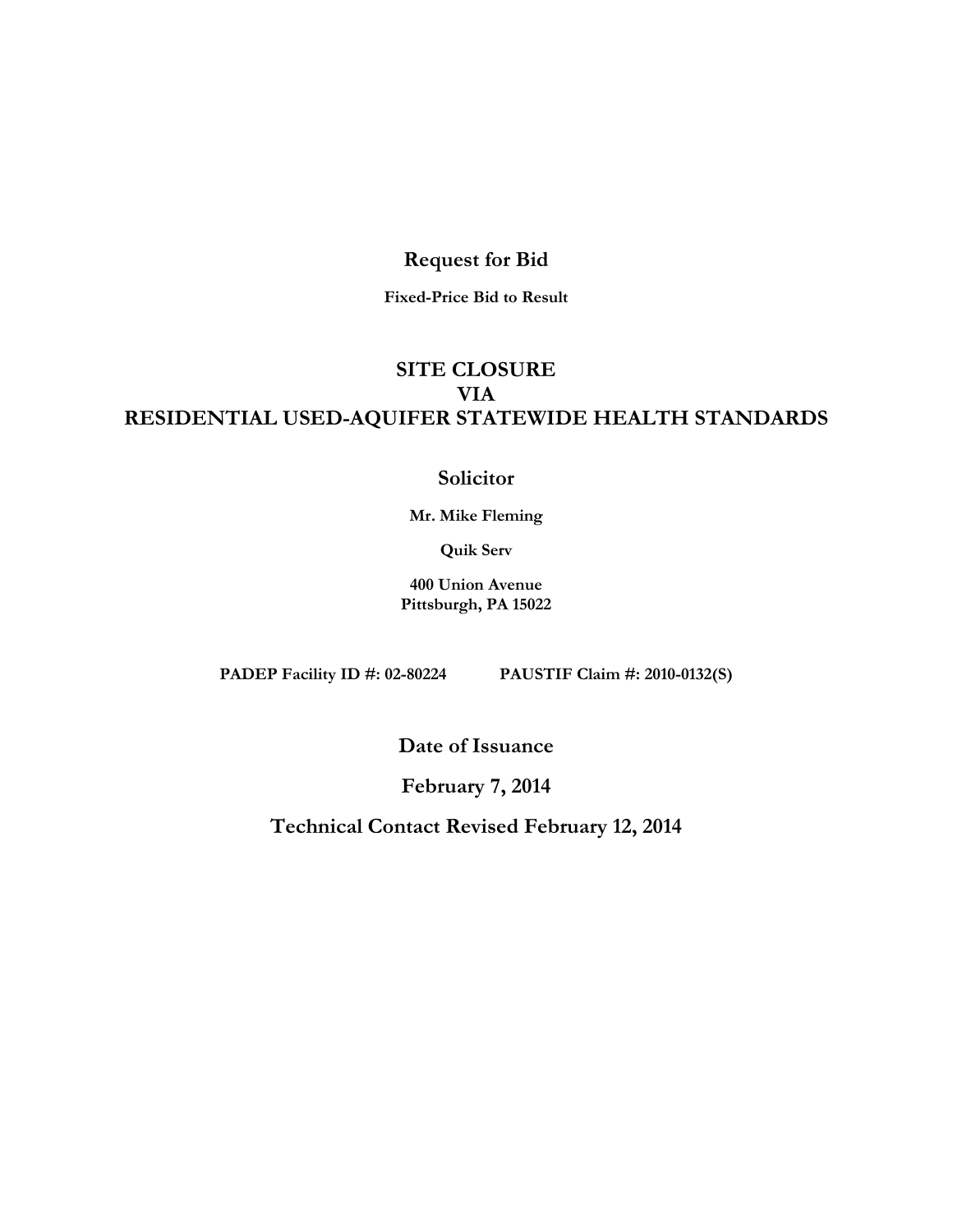# **Table of Contents**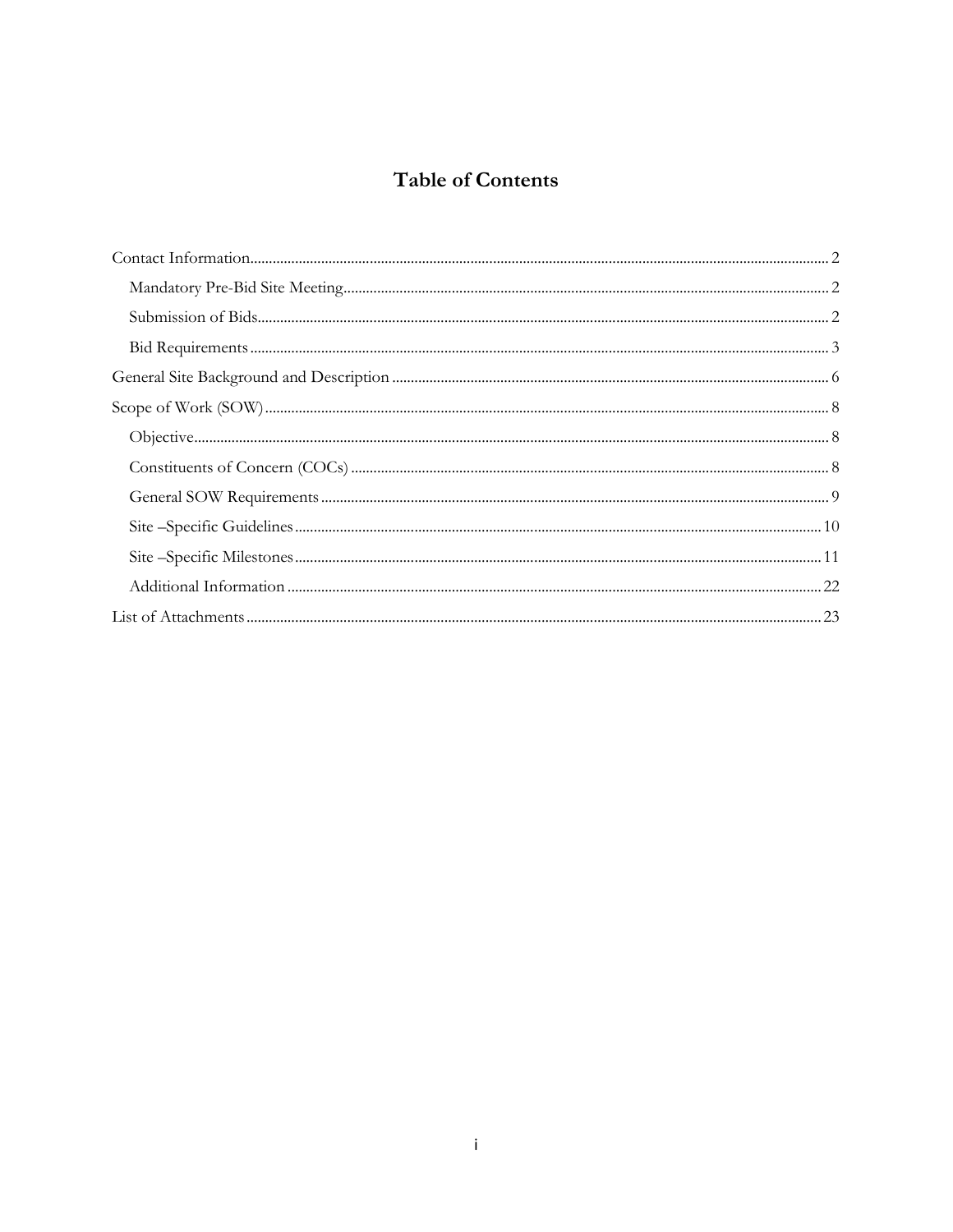The Pennsylvania Underground Storage Tank Indemnification Fund (PAUSTIF), on behalf of the claimant who hereafter is referred to as the Client or Solicitor, is providing this Request for Bid (RFB) to prepare and submit a bid to complete the Scope of Work (SOW) for the referenced site. The Solicitor is the current owner of the Site. PAUSTIF has determined that the claim reported by the Solicitor is eligible for coverage from the PAUSTIF subject to the applicable statutes and regulations. Reimbursement of Solicitor-approved, reasonable and necessary costs, not to exceed the claim aggregate limit, for the corrective action work described in this RFB will be provided by PAUSTIF. Solicitor is responsible to pay any applicable deductible and/or proration.

Each bid response will be considered individually and consistent with the evaluation process described in the PAUSTIF Competitive Bidding Fact Sheet, which can be downloaded from the PAUSTIF website [http://www.insurance.pa.gov.](http://www.insurance.pa.gov/)

## **Calendar of Events**

| Activity                                    | Date and Time                         |
|---------------------------------------------|---------------------------------------|
| Notification of Intent to Attend Site Visit | Tuesday, FEBRUARY 18, 2014 by 5 p.m.  |
| Mandatory Pre-Bid Site Visit                | Tuesday, FEBRUARY 25, 2014 at 11 A.M. |
| Deadline to Submit Questions                | Friday, MARCH 28, 2014 by 5 p.m.      |
| Bid Due Date and Time                       | Friday, APRIL 11, 2014 by 3 p.m.      |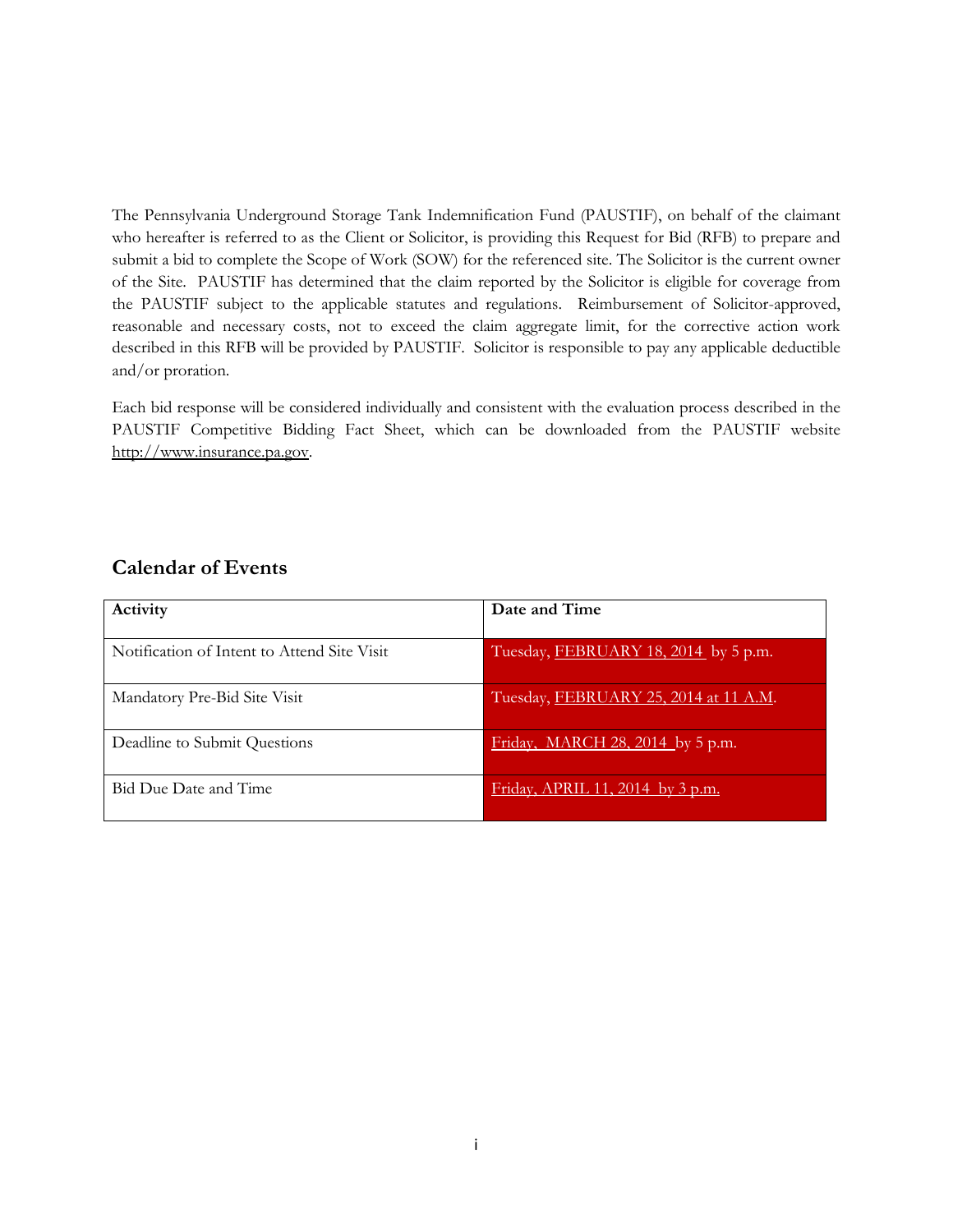## **Contact Information**

| <b>ICF</b> International                                                                                               | Solicitor                                                                               | <b>Technical Contact</b>                                                                                               |
|------------------------------------------------------------------------------------------------------------------------|-----------------------------------------------------------------------------------------|------------------------------------------------------------------------------------------------------------------------|
| Mr. Gerald Hawk<br><b>ICF</b> International<br>400 Vine Street<br>Middletown, PA 17057<br>Email - Gerald.Hawk@icfi.com | Mr. Mike Fleming<br><b>Quik Serv</b><br><b>400 Union Avenue</b><br>Pittsburgh, PA 15202 | Mr. Larry Martin, P.E.<br><b>Excalibur Group LLC</b><br>Phone $-724-234-2137$<br>$Email - Imartin@excaliburgrpllc.com$ |

All questions regarding this Request for Bid (RFB) and the subject site conditions must be directed via e-mail to the Technical Contact identified above with the understanding that all questions and answers will be provided to all bidders. The email subject line must be **"Quik Serv 400 Union Avenue – PAUSTIF Claim 2010-0132(S) – RFB QUESTION".** Bidders must neither contact nor discuss this RFB with the Solicitor, PAUSTIF, the Pennsylvania Department of Environmental Protection (PADEP), or ICF International (ICF) unless approved by the Technical Contact. Bidders may discuss this RFB with subcontractors and vendors to the extent required for preparing the bid response.

## **Requirements**

### **Mandatory Pre-Bid Site Meeting**

The Solicitor, the Technical Contact, or their designee will hold a mandatory site visit on the date and time listed in the calendar of events to answer questions and conduct a site tour for one participant per bidding company. The Technical Contact may answer questions at the Site Meeting or may collect questions and respond via email. All questions and answers will be provided via email to all attendees. This meeting is mandatory for all bidders, no exceptions. This meeting will allow each bidding company to inspect the site and evaluate site conditions. **A notice of the bidder's intent to attend this meeting is requested to be provided to the Technical Contact via email by the date listed in the calendar of events with the subject Quik Serv 400 Union Avenue – PAUSTIF Claim 2010-0132(S) - SITE MEETING ATTENDANCE NOTIFICATION".** The name and contact information of the company participant should be included in the body of the e-mail. Notification of intent to attend is appreciated; however, is it not required. Attendance at the Pre-Bid Site Meeting is mandatory.

### **Submission of Bids**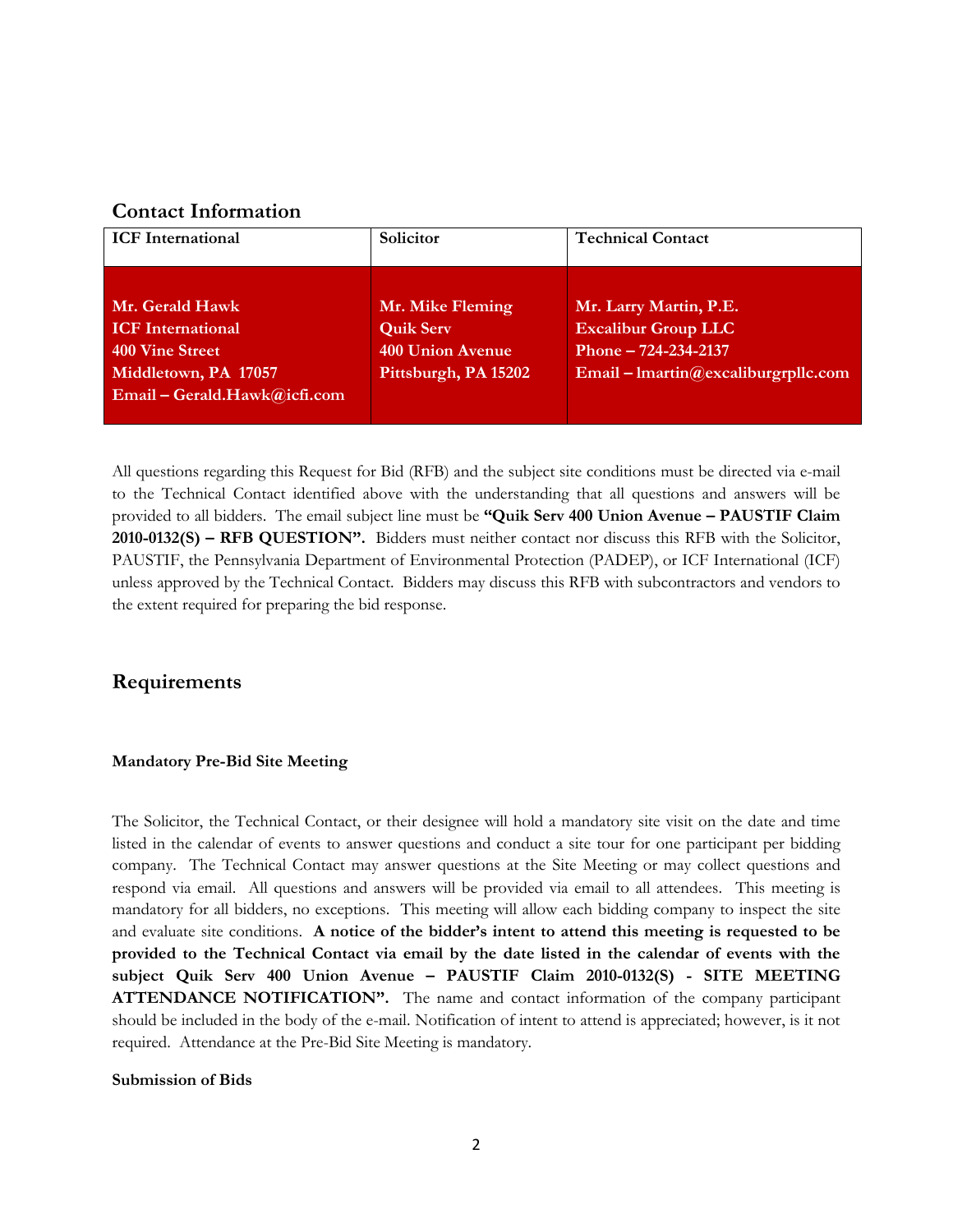To be considered for selection, **one hard copy of the signed bid package and one electronic copy (one PDF file on a compact disk (CD) included with the hard copy) must be provided directly to the PAUSTIF's third party administrator, ICF, to the attention of the Contracts Administrator.** The Contracts Administrator will be responsible for opening the bids and providing copies to the Technical Contact and the Solicitor. Bid responses will only be accepted from those companies that attended the mandatory pre-bid site meeting. **The ground address for overnight/next-day deliveries is ICF International, 4000 Vine Street, Middletown, PA 17057, Attention: Contracts Administrator. The outside of the shipping package containing the bid must be clearly marked and labeled with "Bid – Claim # [insert claim number provided on cover page]".** Please note that the use of U.S. Mail, FedEx, UPS, or other delivery method does not guarantee delivery to this address by the due date and time listed in the Calendar of Events for submission. Companies mailing bids should allow adequate delivery time to ensure timely receipt of their bid.

**The bid must be received by 3 p.m., on the due date shown in the Calendar of Events.** Bids will be opened immediately after the 3 p.m. deadline on the due date. Any bids received after this due date and time will be time-stamped and returned. If, due to inclement weather, natural disaster, or any other cause, the PAUSTIF's third party administrator, ICF's office is closed on the bid due date, the deadline for submission will automatically be extended to the next business day on which the office is open. The PAUSTIF's third party administrator, ICF, may notify all companies that attended the mandatory site meeting of an extended due date. The hour for submission of bids shall remain the same. Submitted bid responses are subject to the Pennsylvania Right-to-Know Law.

#### **Bid Requirements**

The Solicitor wishes to execute a mutually agreeable contract with the selected consultant ("Remediation Agreement"). The Remediation Agreement is included as Attachment 1 to this Request for Bid. The bidder must identify and document in their bid any modifications that they wish to propose to the Remediation Agreement language in Attachment 1 other than obvious modifications to fit this RFB (e.g., names, dates and descriptions of milestones). The number and scope of any modifications to the standard agreement language will be one of the criteria used to evaluate the bid. **Any bid that does not clearly and unambiguously state whether the bidder accepts the Remediation Agreement language in Attachment 1 "as is", or that does not provide a cross-referenced list of requested changes to this agreement, will be considered non-responsive.** This statement should be made in a Section in the bid entitled "Remediation Agreement". Any proposed changes to the agreement should be specified in the bid; however, these changes will need to be reviewed and agreed upon by both the Solicitor and the PAUSTIF.

The selected consultant will be provided an electronic copy (template) of the draft Remediation Agreement in Microsoft Word format to allow agreement-specific information to be added. The selected consultant shall complete the agreement-specific portions of the draft Remediation Agreement and return the document to the Technical Contact within 10 business days from date of receipt.

The Remediation Agreement fixed costs shall be based on unit prices for labor, equipment, materials, subcontractors/vendors and other direct costs. The total cost quoted in the bid by the selected consultant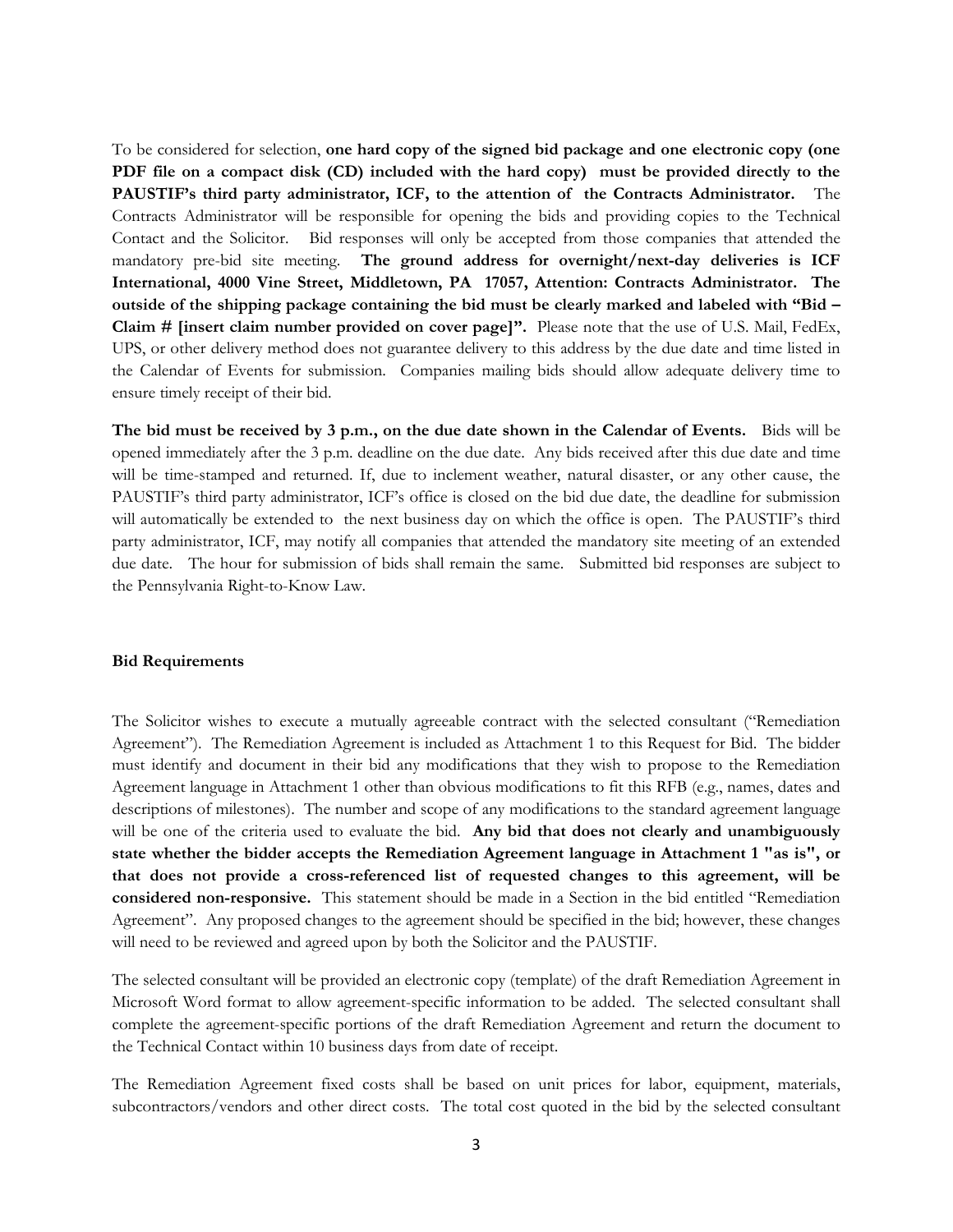will be the maximum amount to be paid by the Solicitor unless a change in scope is authorized and determined to be reasonable and necessary. There may be deviations from and modifications to this Scope of Work (SOW) during the project. The Remediation Agreement states that any significant changes to the SOW will require approval by the Solicitor, PAUSTIF, and PADEP. NOTE: Any request for PAUSTIF reimbursement of the reasonable costs to repair or replace a well will be considered on a case-by-case basis.

The bidder shall provide its bid cost using the Bid Cost Spreadsheet (included as Attachment 2) with descriptions for each task provided in the body of the bid document. Please note if costs are provided within the text of the submitted bid and there is a discrepancy between costs listed in the Bid Cost Spreadsheet and in the text, the costs listed within the Bid Cost Spreadsheet will be used in the evaluation of the bid and in the Remediation Agreement with the selected consultant. Bidders are responsible to ensure spreadsheet calculations are accurate. Note that bids will be scored technically based on those tasks/milestones included in the Bid Cost Spreadsheet and the total bid cost. Any optional milestones or cost adders that were not requested as part of this RFB will not be considered by the Bid Evaluation Committee in the technical review and technical score.

In addition, the bidder shall provide:

- 1. The bidder's proposed unit cost rates for each expected labor category, subcontractors, other direct costs, and equipment;
- 2. The bidder's proposed markup on other direct costs and subcontractors (if any);
- 3. The bidder's estimated total cost by task consistent with the proposed SOW identifying all level-ofeffort and costing assumptions; and
- 4. A unit rate schedule that will be used for any out-of-scope work on this project.

Each bid will be assumed to be valid for a period of up to 120 days after receipt unless otherwise noted. The costs quoted in the Bid Cost Spreadsheet will be assumed to be valid for the duration of the Remediation Agreement.

Please note that the total fixed-price bid must include all costs, including those cost items that the bidder may regard as "variable". These variable cost items will not be handled outside of the total fixed price quoted for the SOW unless the RFB requests costing alternatives for specific items or services. **Any bid that disregards this requirement will be considered non-responsive to the bid requirements and, as a result, will be rejected and will not be evaluated.**

Each bid response document must include at least the following:

- 1. Demonstration of the bidder's understanding of the site information provided in this RFB, standard industry practices, and objectives of the project.
- 2. A clear description, specific details, and original language of how the proposed work scope will be completed for each milestone. The bid should specifically discuss all tasks that will be completed under the Remediation Agreement and what is included (e.g., explain groundwater purging/sampling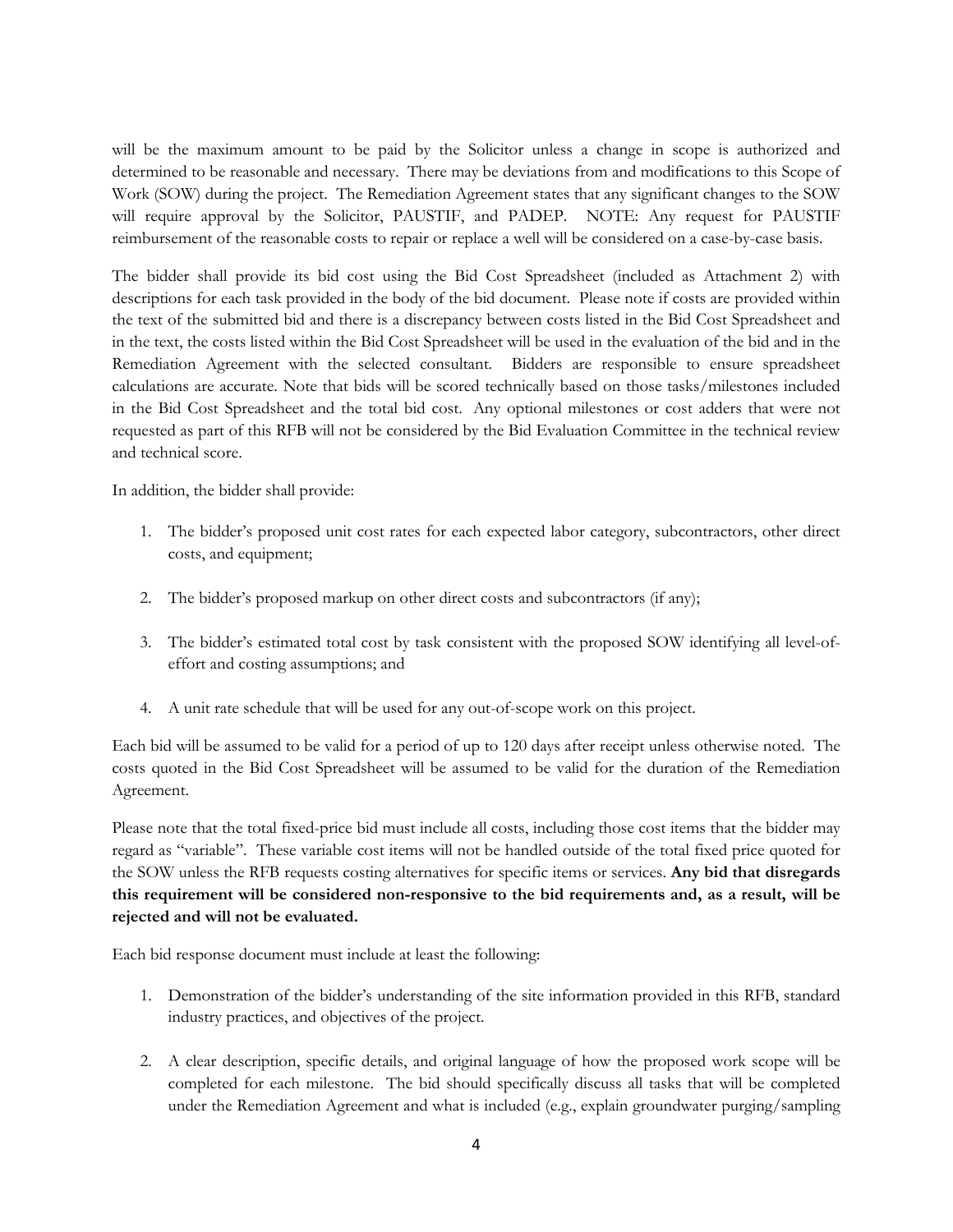methods, which guidance documents will be followed, what will be completed as part of the site specific work scope/SCR/RAP implementation). Recommendations for changes/additions to the Scope of Work proposed in this RFB shall be discussed, quantified, and priced separately; however, **failure to bid the SOW "as is" may result in a bid not being considered**.

- 3. A copy of an insurance certificate that shows the bidder's level of insurance consistent with the requirements of the Remediation Agreement. Note: The selected consultant shall submit evidence to the Solicitor before beginning work that they have procured and will maintain Workers Compensation; commercial general and contractual liability; commercial automobile liability; and professional liability insurance commensurate with the level stated in the Remediation Agreement and for the work to be performed.
- 4. The names and brief resumes/qualifications of the proposed project team including the proposed Professional Geologist and Professional Engineer (if applicable) who will be responsible for overseeing the work and applying a professional seal to the project deliverables (including any major subcontractor(s)).
- 5. Responses to the following specific questions:
	- a. Does your company employ a Pennsylvania-licensed Professional Geologist that is designated as the proposed project manager? How many years of experience does this person have?
	- b. How many Pennsylvania Chapter 245 projects is your company currently the consultant for in the PADEP Region where the site is located? Please list up to ten.
	- c. How many Pennsylvania Chapter 245 Corrective Action projects involving an approved SCR, RAP and RACR has your company and/or the Pennsylvania-licensed Professional Geologist closed (i.e., obtained Relief from Liability from the PADEP) using any standard?
	- d. Has your firm ever been a party to a terminated PAUSTIF-funded Fixed-Price (FP) or Payfor-Performance (PFP) contract without attaining all of the Milestones? If so, please explain.
- 6. A description of subcontractor involvement by task. Identify and describe the involvement and provide actual cost quotations/bids/proposals from all significant specialized subcontracted services (e.g., drilling/well installations, laboratory, etc.). If a bidder chooses to prepare its bid without securing bids for specialty subcontract services, it does so at its own risk. Added costs resulting from bid errors, omissions, or faulty assumptions will not be considered for PAUSTIF reimbursement.
- 7. A detailed schedule of activities for completing the proposed SOW including reasonable assumptions regarding the timing and duration of Solicitor reviews (if any) needed to complete the SOW. Each bid must provide a schedule that begins with execution of the Remediation Agreement with the Solicitor and ends with completion of the final Milestone proposed in this RFB. Schedules must also indicate the approximate start and end date of each of the tasks/milestones specified in the Scope of Work, and indicate the timing of all proposed key milestone activities (i.e within 30 days of the contract being executed).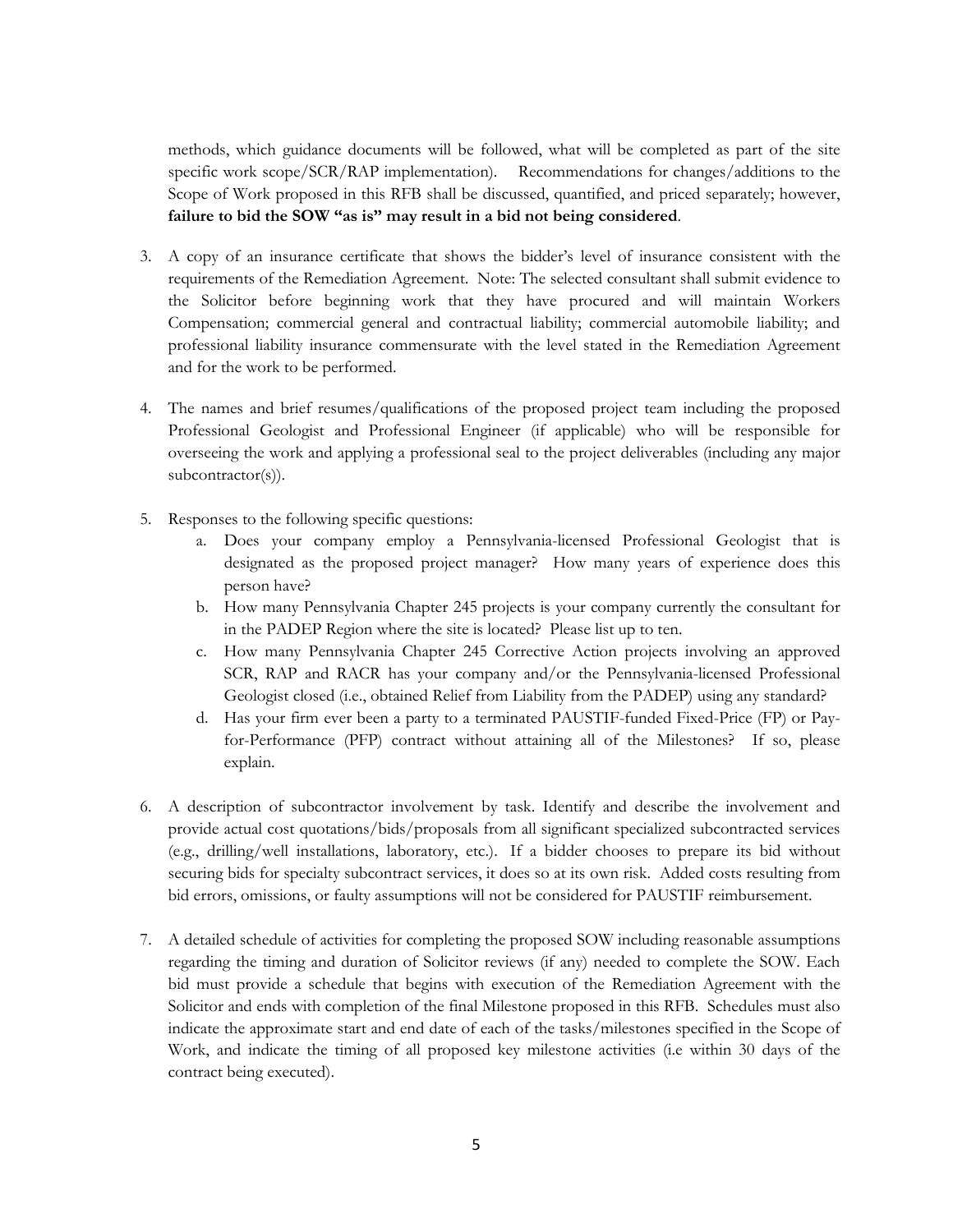- 8. A description of how the Solicitor, ICF and the PAUSTIF will be kept informed as to project progress and developments, and how the Solicitor (or designee) will be informed of and participate in evaluating technical issues that may arise during this project.
- 9. A description of your approach to working with the PADEP. Describe how the PADEP would be involved proactively in the resolution of technical issues and how the PADEP case team will be kept informed of activities at the site.
- 10. Key exceptions, assumptions, or special conditions applicable to the proposed SOW and/or used in formulating the proposed cost estimate. **Please note that referencing extremely narrow or unreasonable assumptions, special conditions and exceptions may result in the bid response being deemed "unresponsive".**

## **General Site Background and Description**

Each bidder should carefully review the existing information and documentation provided in Attachment 3. The information and documentation has not been independently verified. Bidders may wish to seek out other appropriate sources of information and documentation specific to this site. If there is any conflict between the general site background and description provided herein and the source documents within Attachment 3, the bidder should defer to the source documents.

**Site Name / Address / Location:** Quik Serv, 400 Union Avenue, Avalon Borough, Allegheny County, Pennsylvania, and can be found at 40° 30' 14.57" north latitude and -80° 03' 42.42" west longitude.

**PAUSTIF Eligibility:** Following the documented release from the unleaded gasoline underground storage tank (UST) system in 2010, the Solicitor filed a claim with the PAUSTIF and eligibility was granted under PAUSTIF Claim No. 2010-0132(S). PAUSTIF has agreed to 100% reimbursement of Solicitor-approved reasonable and necessary costs up to claim limits for the corrective action work described in this RFB.

**Site Use Description:** The Site is currently used as a convenience store and retail gasoline sales facility.

**Current Petroleum Storage on Site:** Based on the characterization activities conducted at the Site to date, there are currently three underground petroleum storage tanks on the Site. All three tanks are in use by the facility.

**Nature of Confirmed Release and Subsequent Activities:** The following information is based on the documents provided in Attachment 3. This information has not been independently verified by ICF or the Technical Contact.

The site is located on the southwest corner of the intersection of Union Avenue and Sedalia Avenue within a mixed residential and commercial use neighborhood.

The site was operated as a retail petroleum facility since 1960. From 1960 until 2001, the facility was used for the retail sale of leaded and unleaded gasoline and general auto repairs. In 2001, the current owner converted the garage bays into a convenience store and continued the retail sale of gasoline from the facility.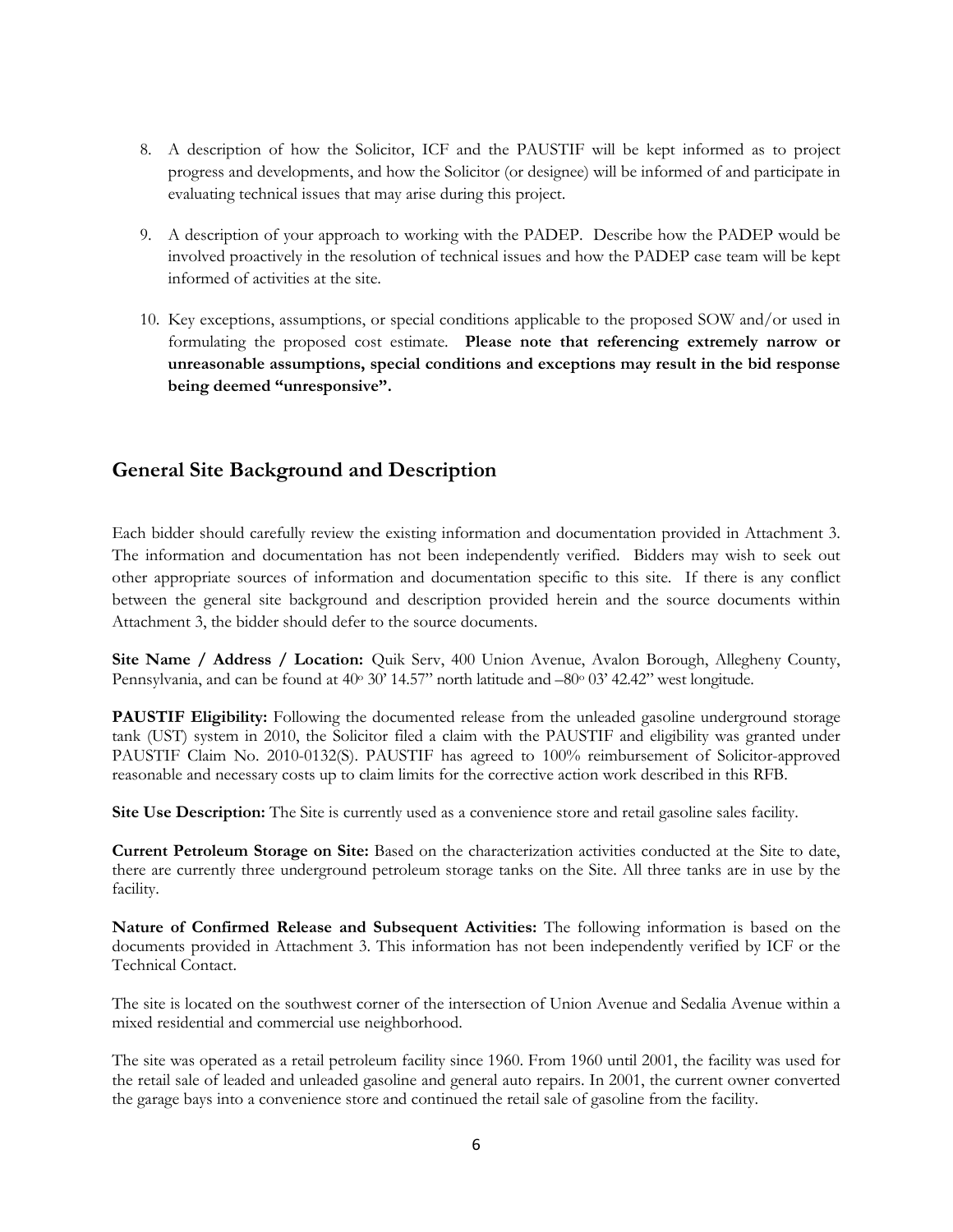According to the PADEP storage tank database, the current UST system was installed at the site in May and September 1988, and consists of two 6,000 gallon and one 4,000 gallon fiberglass jacketed steel tanks. These tanks are used to store unleaded gasoline. The 4,000 gallon UST and one of the 6,000 gallon USTs were installed in May 1988. The other 6,000 gallon UST was installed in September 1988. New dispensers with containment sumps, double-wall product piping, and tank top sumps were installed at the property from December 2010 to January 2011.

In January 1999, a 550 gallon used oil UST was closed in place at the facility. Confirmatory soil samples collected from near each end of the UST reported no concentrations of chemicals of concern above the SHS and no groundwater was reportedly encountered during the closure in place.

Given that the site has been a retail petroleum since 1960, prior USTs would have been associated with the site. However, files maintained by the PADEP Southwest Region Offices contained no information regarding prior UST systems at the facility.

A geophysical survey conducted at the site reported no buried objects indicative of USTs.

Various buried utilities including sanitary sewer, storm sewer, public water, and natural gas lines are located on and/or surrounding the site. Overhead telephone and electric lines are located along Union Avenue and Sedalia Avenue. The West View Water Authority provides potable water to the site and surrounding area.

On November 6, 2010, complaints of gasoline odors were reported in a home near the site and lower explosive limit (LEL) readings above 10% LEL were measured in the sewer manhole located northwest of the site on Sedalia Avenue. A blower was placed on the manhole and the sewer line was flushed with water to mitigate the gasoline vapors.

On November 9, 2010 all three product lines and one Stage II recovery line at the site were inspected, found to be cracked and confirmed as the source of the release at the site, and the tanks were removed from service.

On December 9, 2010, as part of <sup>a</sup> dispenser, piping, and tank top upgrade, trenches beneath the former dispenser locations and product piping and petroleum impacted soil was encountered. Approximately 114 tons of petroleum impacted soil was removed and disposed of at an off-site facility. However, as the USTs were not being removed, the excavation of impacted soils ceased when the USTs were encountered, although it was reported that the sand backfill surrounding the USTs was impacted, presumably from the unleaded gasoline released from the product piping in November 2010. Confirmatory samples collected from beneath the former dispenser locations and piping runs did not contain concentrations of chemicals of concern above the SHS.

As part of the Site Characterization, twelve soil borings were advanced during August of 2011 to assess the extent of soil contamination associated with the release. An additional soil boring was advanced during November of 2011 for the purpose of collecting samples for percent fraction organic carbon and soil bulk density. All soil borings were installed using direct push technology and advanced until refusal was encountered at depths between 16 and 24 feet below grade.

In October of 2012, two additional soil borings were advanced utilizing hollow stem augers, in an attempt to locate a possible buried stream channel to ascertain if chemical of concern were moving north from the site along that pathway. Those borings only reached a depth of 4.5 feet below grade where bedrock reportedly was encountered.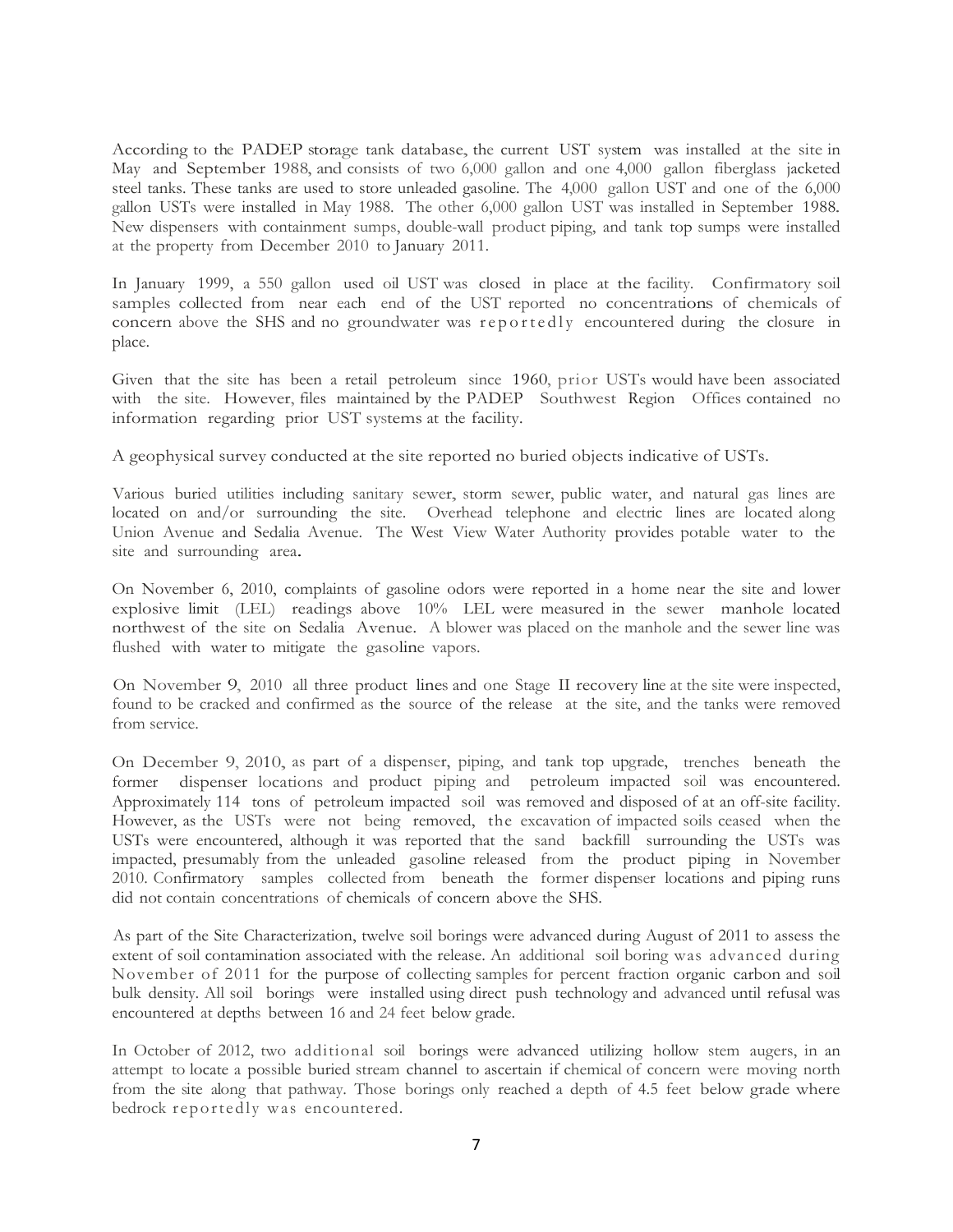A total of twenty groundwater monitoring wells have been installed as part of the site characterization of the Quik Serv property. Ten wells, (MW-1 through MW-10), were installed on the Quik Serv property to assess groundwater conditions beneath the site; seven monitoring wells (MW-11 through MW-17) were installed along Sedalia Avenue just north and west of the site; one monitoring well (MW-18S) was installed approximately one hundred forty feet north of Sedalia Avenue to characterize groundwater conditions downgradient of the site; and two bedrock monitoring wells (MW-18D and MW-19D) were installed to characterize groundwater in the bottom of a twenty five foot deep trench containing an Avalon borough sewer line that trends to the north from the site.

**Current Conditions:** Groundwater sampling and interim remedial actions in the form of vac events have been conducted through at least the 1st Quarter of 2013. Results of those actions are summarized in the Site Characterization Report and 1st Quarter 2013. Remedial Action Progress Report included in Attachment 3. These documents include summaries of the chemistry, groundwater elevations, groundwater elevation and chemistry contour maps, and narratives of activities conducted during the reporting period.

## **Scope of Work (SOW)**

This RFB seeks competitive bids from qualified contractors to perform the activities in the Scope of Work (SOW) specified herein. A copy of this RFB has previously been provided to PaDEP for review and comment. PaDEP has not provided any comments.

## **Objective**

This solicitation requests a fixed price bid for achieving Site SHS goals by using the bidder's recommended course of action through the completion of the specific tasks/milestones defined in this RFB. For the Quik Serv Site, the desired result or project goal is to "close" the Quik Serv Site under Chapter 245 consistent with Pennsylvania Act 2 standards, and obtain an associated release of liability from PADEP by demonstrating attainment of the SHS for soil, and attainment of residential used-aquifer SHS for groundwater.

**This is a Bid to Result bid solicitation.** Bid to Result RFBs identify task goals and rely on the bidders to provide a high level of project-specific detail on how they will achieve the goal. Each bid must detail the approach and specific methods for achieving the milestone objectives. In reviewing the quality of bids submitted under Bid to Result solicitations, there is an increased emphasis placed on technical approach and reduced emphasis on cost (as compared to bids for "Defined Scope of Work" RFBs).

Any bidder recommendations for changes/additions to the RFB outline shall be discussed, quantified, and priced separately; however, **failure to bid the RFB milestone format "as is" may result in a bid not being considered**.

## **Constituents of Concern (COCs)**

The list of COCs for this Site are the current PaDEP Unleaded Gasoline Shortlist of Petroleum Products. Specifically: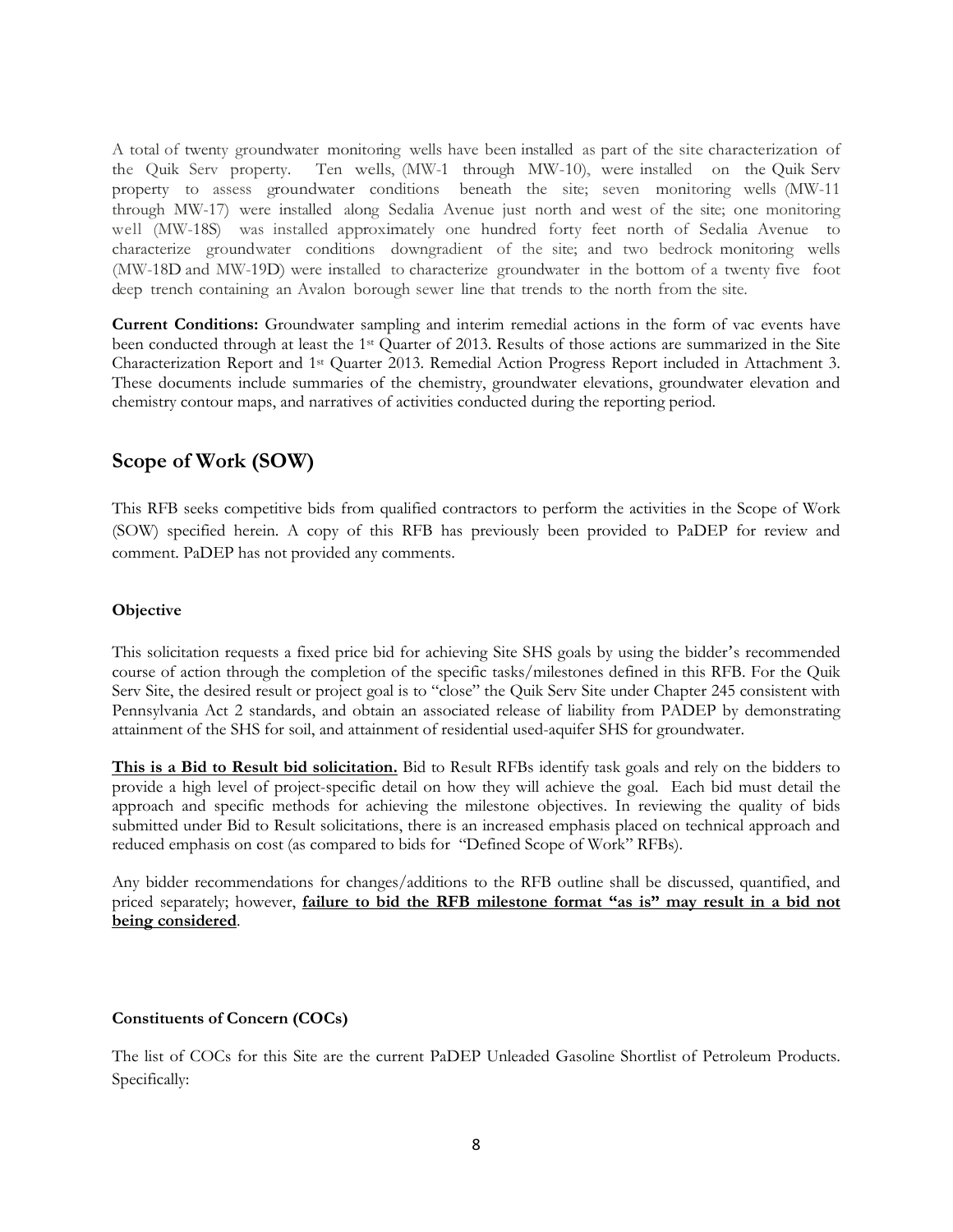| Benzene<br>Toluene<br>Ethylbenzene<br>Xylenes (total)<br>MTBE (Methyl tert-Butyl Ether) | Naphthalene<br>$1,2,4$ – Trimethylbenzene<br>1,3,5 - Trimethylbenzene<br>Cumene (Isopropylbenzene) |
|-----------------------------------------------------------------------------------------|----------------------------------------------------------------------------------------------------|

## **General SOW Requirements**

The bidder's approach to completing the SOW shall be in accordance with generally accepted industry standards/practices and all applicable federal, state, and local rules, regulations, guidance, and directives. The latter include, but are not limited to, meeting the applicable requirements of the following:

- The Storage Tank and Spill Prevention Act (Act 32 of 1989, as amended),
- Pennsylvania Code, Title 25, Chapter 245 Administration of the Storage Tank Spill and Prevention Program,
- The Land Recycling and Environmental Remediation Standards Act of 1995 (Act 2), as amended),
- Pennsylvania Code, Chapter 250 Administration of Land Recycling Program, and
- Pennsylvania's Underground Utility Line Protection Law, Act 287 of 1974, as amended by Act 121 of 2008.

During completion of the milestone objectives specified below and throughout implementation of the project, the selected consultant shall<sup>1</sup>:

• Conduct necessary, reasonable, and appropriate project planning and management activities until the project (i.e., Remediation Agreement) is completed. Such activities may include Solicitor communications/updates, meetings, record keeping, subcontracting, personnel and subcontractor management, quality assurance/quality control, scheduling, and other activities (e.g., utility location). Project planning and management activities will also include preparing and implementing plans for Health and Safety, Waste Management, Field Sampling/Analysis, and/or other plans that are necessary and appropriate to complete the SOW, and shall also include activities related to establishing any necessary access agreements. Project planning and management shall include identifying and taking appropriate safety precautions to not disturb site utilities; including but not limited to, contacting Pennsylvania One Call as required prior to any ground-invasive work. As

 $1$  As such, all bids shall include the costs of these activities and associated functions within the quote for applicable milestones.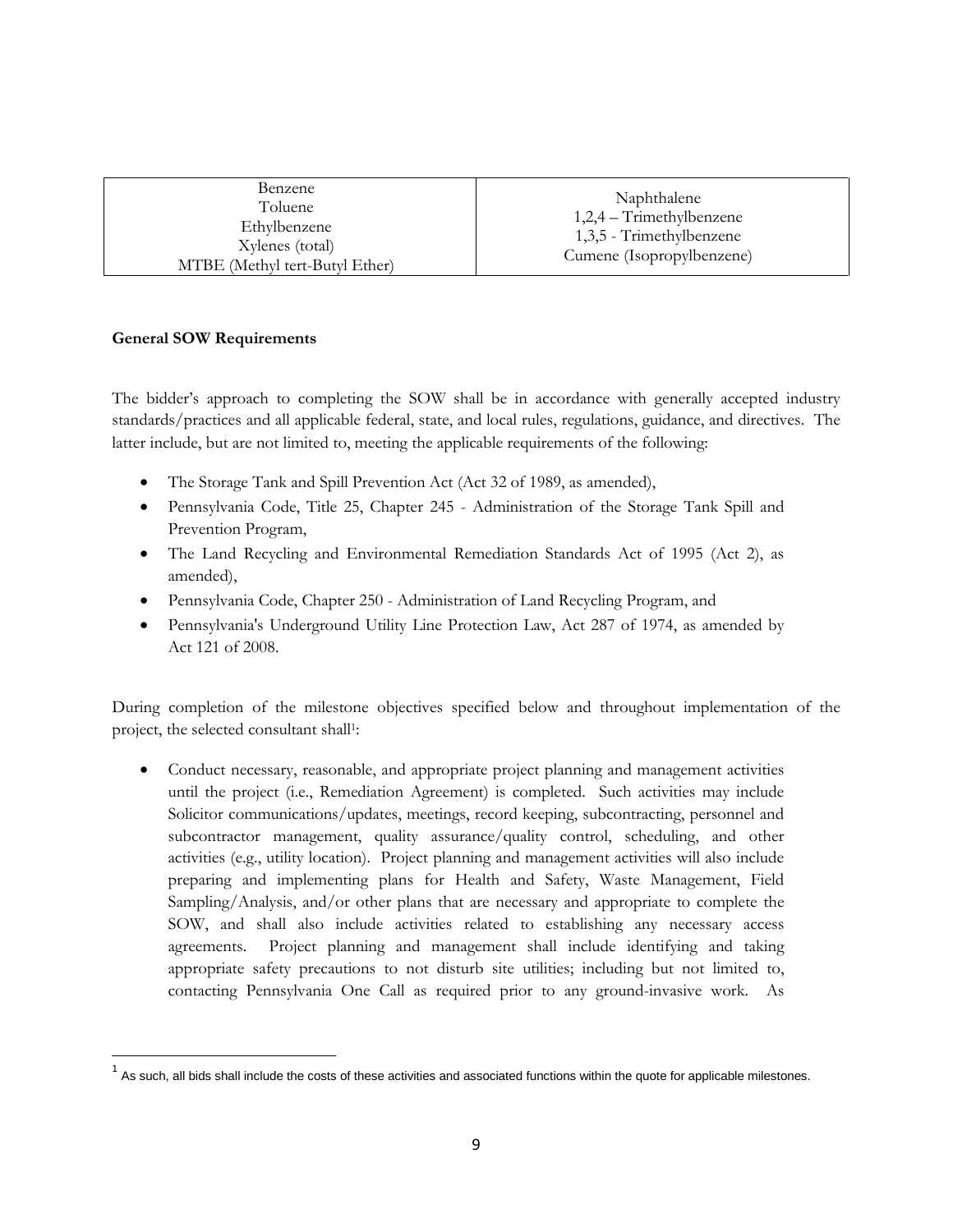appropriate, project management costs shall be included in each bidder's pricing to complete the milestones specified below.

- Be responsible for coordinating, managing, and completing the proper management, characterization, handling, treatment, and/or disposal of all impacted soils, water, and derivative wastes generated during the implementation of this SOW. The investigationderived wastes, including purge water shall be disposed of in accordance with standard industry practices and applicable laws, regulations, guidance, and PADEP directives. Waste characterization and disposal documentation (e.g., manifests) shall be maintained and provided to the Solicitor and the PAUSTIF upon request.
	- o **The Quik Serv site is located in PADEP Southwest Region:** All investigation derived wastes shall be handled and disposed of per PADEP's Southwest Regional Office guidance. Investigation derived wastes include personal protective equipment, disposable equipment, soil and drill cuttings and groundwater obtained through monitoring well development and purging, as well as equipment decontamination fluids. Investigation derived wastes must be containerized in DOT-approved drums and staged on-site in a pre-determined location, pending results of laboratory analyses and selection of final disposal method(s). Each container must be labeled to indicate contents, site location and date of generation. It is the selected consultant's responsibility to conform with current PADEP Southwest Regional Office guidance requirements.
- Be responsible for providing the Solicitor and facility operator with adequate advance notice prior to each visit to the property. The purpose of this notification is to coordinate with the Solicitor and facility operator to ensure that appropriate areas of the property are accessible. Return visits to the site will not constitute a change in the selected consultant's SOW or result in additional compensation under the Remediation Agreement.

### **Site –Specific Guidelines**

As part of this RFB, the selected consultant will need to consider the following site specific guidelines:

• **Scheduling:** As part of this RFB, the selected consultant shall provide a clear deadline (i.e. within 30 days of the contract being executed) as to when each of the milestones will be completed. This includes the expected date (i.e. within 90 days of the contract being executed) when the draft SCR will be submitted to the Solicitor, PAUSTIF and ERA for review. All on-site work should be completed during the normal working days and hours of 8 am to 5 pm from Monday through Friday.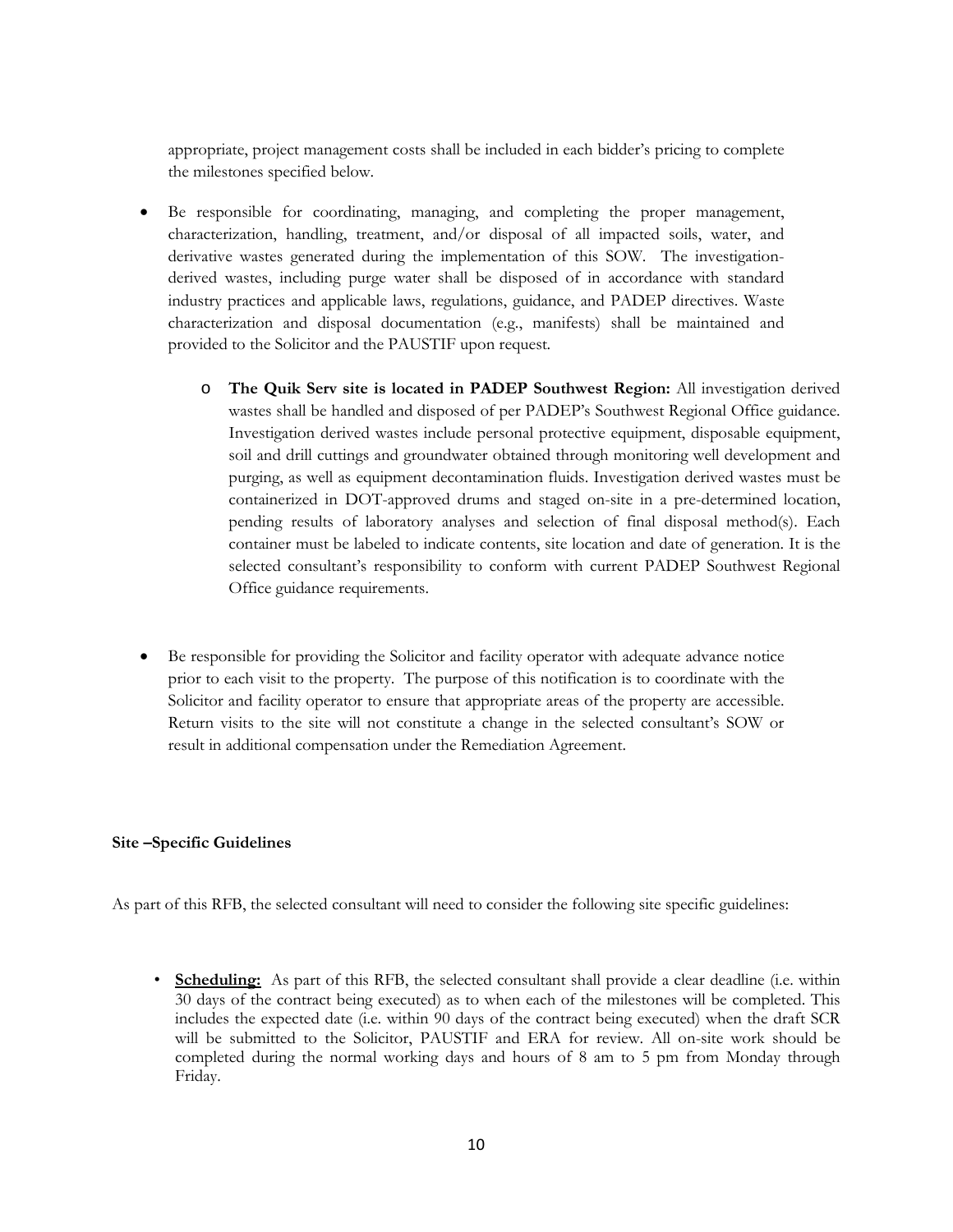- **Responsibility:** The selected consultant will be the consultant of record for the Site. They will be required to take ownership and responsibility for the project and will be responsible for representing the interests of the Solicitor and ICF/PAUSTIF with respect to the project. This includes utilizing their professional judgment to ensure reasonable and appropriate actions are recommended and undertaken to protect sensitive receptors, adequately characterize the Site, and move the Site towards closure.
- **Scope of Work:** Bid the scope of work as provided in the RFB. Consultants are welcome to propose or suggest a change in the SOW; however the consultant must bid the SOW as presented in the RFB and provide any suggested modification to the SOW and provide the cost difference (+ or -) separately in the proposal.
- **Field-Screening Instrument:** Each consultant should determine and state in their bid response the appropriate field-screening instrument to be used during the completion of the SOW. Specifically, the product associated with this investigation is unleaded gasoline. As such, the type of field-screening instrument should be able to detect the presence of hydrocarbons associated with that type of product.
- **Safety Measures**: Each consultant should determine the level of safety measures needed to appropriately complete the milestones. Specifically, if a consultant feels it is appropriate and necessary to complete activities such as a hole clearing activities, the cost should be included in their proposal and costs. More importantly, if a consultant includes the cost to complete safety activities, they should specify it in their proposal and discuss why it is appropriate and necessary and indicate which methods will be utilized and to what extent. As discussed in the RFB, cost is not the only factor when evaluating proposals and other factors are taken into consideration during the review process, including appropriate safety measures.
- **Waste Disposal:** The IDW waste (including, but not limited to, soil/rock cuttings, development water, and liquids generated during installation and aquifer testing) shall be disposed of per the instructions included in the "General SOW Requirements" section of the RFB. Bidders will be responsible for arranging any offsite waste disposal (if required) and including costs in their bid response to cover the disposal of all potential waste related to the milestones included in the SOW. Containerized soil and groundwater may be temporarily stored on site, but should be removed from the Site in a timely manner. In an effort to eliminate or minimize the need for change orders on a fixed price contract, please include costs to dispose of all anticipated volumes of waste in your bid response. **ICF and PAUSTIF will not entertain any assumptions on the contract with regards to a volume of waste** (i.e. Project costs assume that no more than 1,000 gallons of groundwater will require disposal after the completion of the pump test). Bidders will be responsible for including costs in their bid response to cover the disposal of all potential waste related to the milestones included in the SOW. Please estimate the volume of waste using your professional opinion, experience, and the data provided. Invoices submitted to cover additional costs on waste generated as part of activities included under the fixed price contract for this Site will not be paid.

#### **Site –Specific Milestones**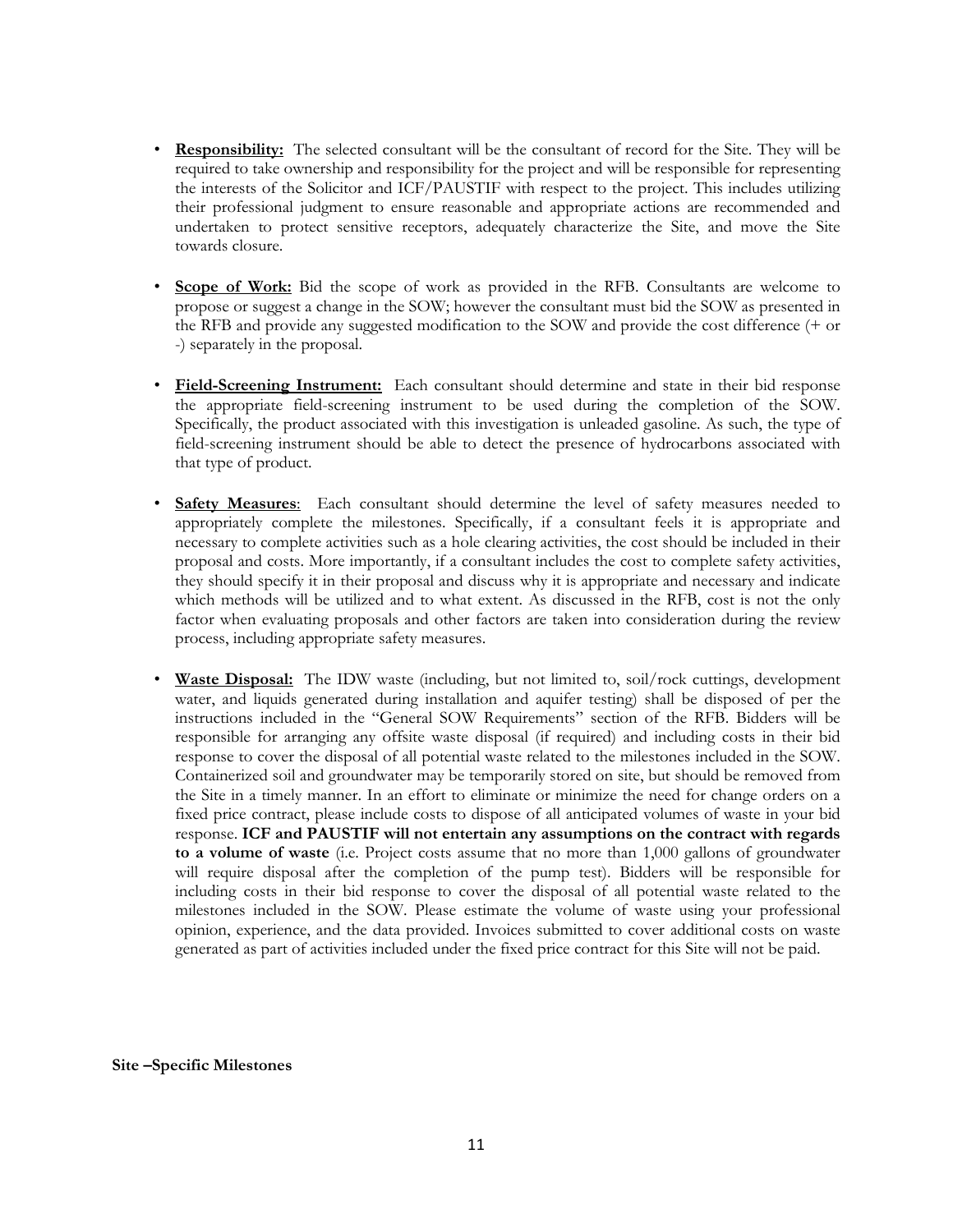The following Milestones are to be included in bid responses:

## **Milestone A – Quarterly Groundwater Monitoring and Reporting**

Under this milestone, bidders shall provide a firm fixed-price to complete quarterly groundwater monitoring and reporting events relative to the Quik Serv Site. This milestone shall commence immediately following the execution of the associated fixed-price Remediation Agreement and shall terminate with the initiation of RAP implementation. **For bidding purposes, all bids shall assume six quarterly sampling / reporting events under Milestone A** and all bids shall include a quarterly event unit rate that will be used to adjust for any increase or decrease in the number of quarterly monitoring events that are actually required prior to the initiation of Milestone F4 during the RAP implementation phase of this project.

The following Site wells are designated for representative sample collection, analyses, and documentation during each quarterly groundwater monitoring event: MW-1, MW-2, MW-3, MW-4, MW5, MW-6, MW-7, MW-8, MW-9, MW-10, MW-11, MW-12, MW- 13, MW-14, MW-15, MW-16, MW-17, MW-18S, MW-18D and MW-19D. (20 monitoring wells).

Each quarterly monitoring event shall include gauging the depth to groundwater (and separate-phase hydrocarbons, if present) in all 20 existing monitoring wells prior to purging any of the wells for sampling.

Groundwater-level measurements obtained from the monitoring wells shall be converted to groundwater elevations consistent with the current (most recent) vertical datum used at the Site to assess groundwater flow direction and hydraulic gradient.

For each quarterly monitoring event, once all depth to groundwater data has been measured and recorded, each monitoring well designated for sample collection shall be purged then sampled in accordance with EPA's Low-Flow (Minimal Drawdown) Ground-Water Sampling Procedures (EPA/540/S-95/504 – April 1996). Documention of the flow rate, low-flow parameter measurements, low-flow parameter changes and the final low-flow purging "stabilized" values shall be maintained and reported for each quarterly monitoring event.

Any well with a numerically quantifiable thickness of separate-phase hydrocarbons shall not be purged or sampled.

All sampling and gauging equipment shall be decontaminated between purging and sampling at each monitoring well.

Once collected, the groundwater samples shall be sealed in pre-preserved laboratory supplied glassware, labeled, documented, custody sealed, placed in an ice-filled cooler(s) and delivery to an PADEP-accredited analytical laboratory for analyses within the regulatory holding times for the analytic suites to be run.

Each groundwater sample collected from the monitoring wells shall be analyzed for the Constituents of Concern previously identified within this RFB (ie - Benzene, Toluene, Ethylbenzene, Xylenes (total) MTBE (Methyl tert-Butyl Ether), Naphthalene, Cumene (Isopropylbenzene), 1,2,4 – Trimethylbenzene and 1,3,5 – Trimethylbenzene) by a PADEP-accredited laboratory using USEPA Method SW-846 8260B, with method detection levels below individual SHS for each compound. Quality assurance/quality control (QA/QC) samples shall also be collected and analyzed for the same parameters as part of each event.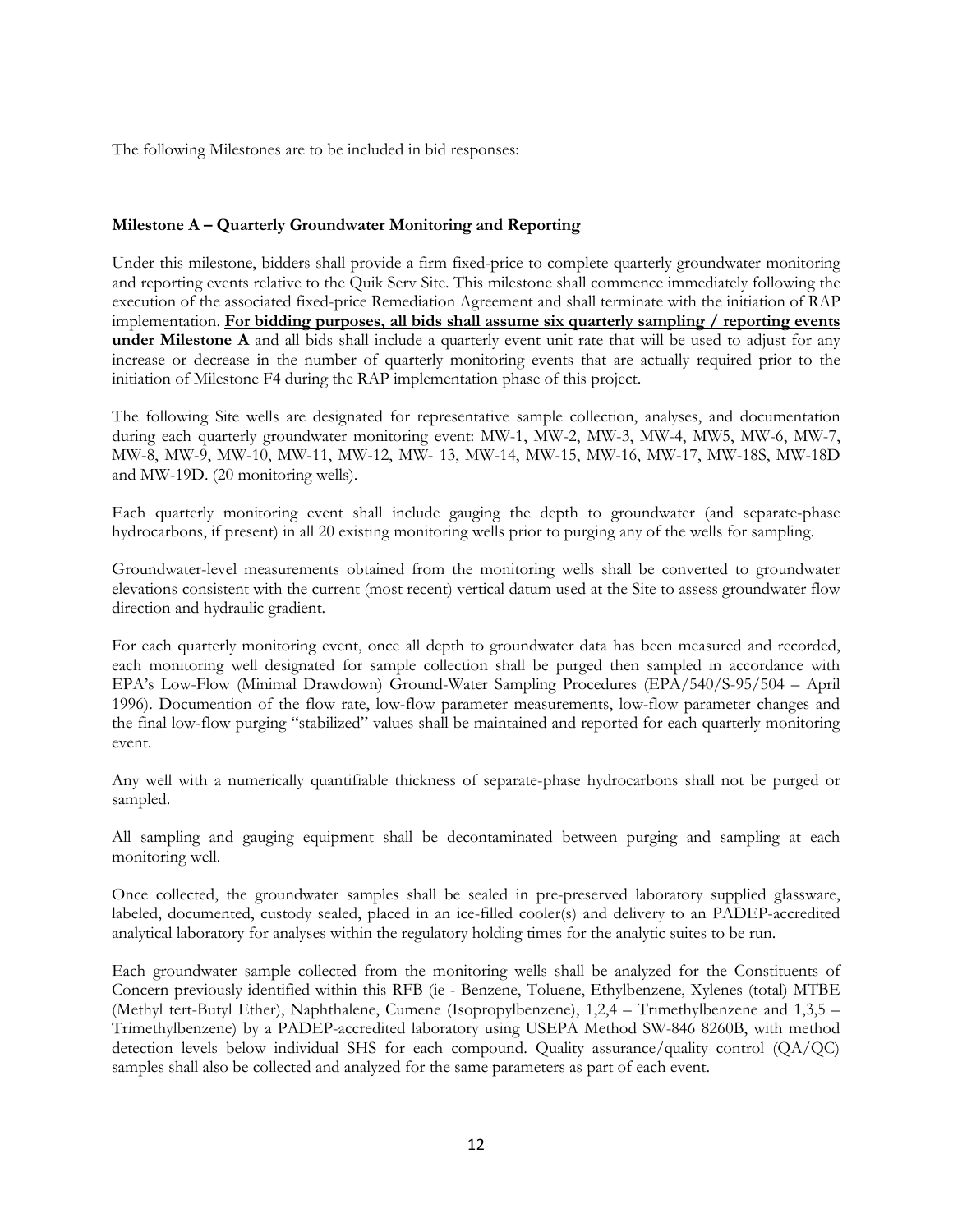## **Each bidder's approach to implementing Milestone A shall clearly identify the number of sampling events, number of wells / samples per event, well purging and sampling method(s), QA/QC measures, analytes, and other key assumptions affecting the bid price.**

The results of each quarterly groundwater monitoring event shall be documented in separate quarterly RAPRs (see below). In addition, any such available data shall also be documented in any update reports.

Each quarterly RAPR shall be prepared, completed, and submitted for PADEP review in accordance with standard industry practices and applicable laws, regulations, guidance, and PADEP directives. Each quarterly report shall provide the data generated during the reporting period, shall be complete and concisely organized, and shall contain at least the following elements:

- As applicable, a summary of Site operations and remedial progress made during the reporting period that addresses whether or not the degree of remedial progress is reasonably "on track" to achieve a timely and cost-effective Site closure.
- Data collected from the monitored wells, including the depth to groundwater and thickness of any free product encountered.
- At least one groundwater elevation contour map, which also depicts a licensed professional's interpretation of groundwater flow direction.
- Tabulated historical quantitative groundwater analytical results, including results from the current quarter.
- The laboratory analytical report(s) for the samples collected during the current quarter.
- One Site-wide iso-concentration contour map for each compound detected in groundwater at a concentration exceeding its SHS during the quarter. (All figures included in each quarterly report (e.g., Site plan, groundwater elevation maps, dissolved plume maps, etc.) shall be available in electronic format to the Solicitor upon request.)
- For each well that has exhibited a SHS exceedance during the reporting period and/or during the previous year, a graphical depiction of historical key contaminant concentrations and groundwater elevations to provide an assessment of correlations between fluctuating water levels/precipitation events and contaminant concentrations. This assessment should specifically address whether observed dissolved-phase constituent concentration fluctuations may be related to changing hydrogeologic conditions or whether these fluctuations may be potentially indicative of changed conditions requiring further investigation and/or a possible change in the Site closure strategy.
- For each well that has exhibited an SHS exceedance during the reporting period or previously, a graphical depiction of recent key contaminant concentration trends. Each quarter, contaminant concentration trend lines shall be calculated using the previous two-years of analytical data (or data collected after the active remediation has been initiated, if applicable) to be plotted on an x-y scatter plot with a logarithmic scale. The exponential trend lines shall be projected forward in time to assess the pace of or projected timeframe for remediation to achieve attainment of the selected remediation standard(s).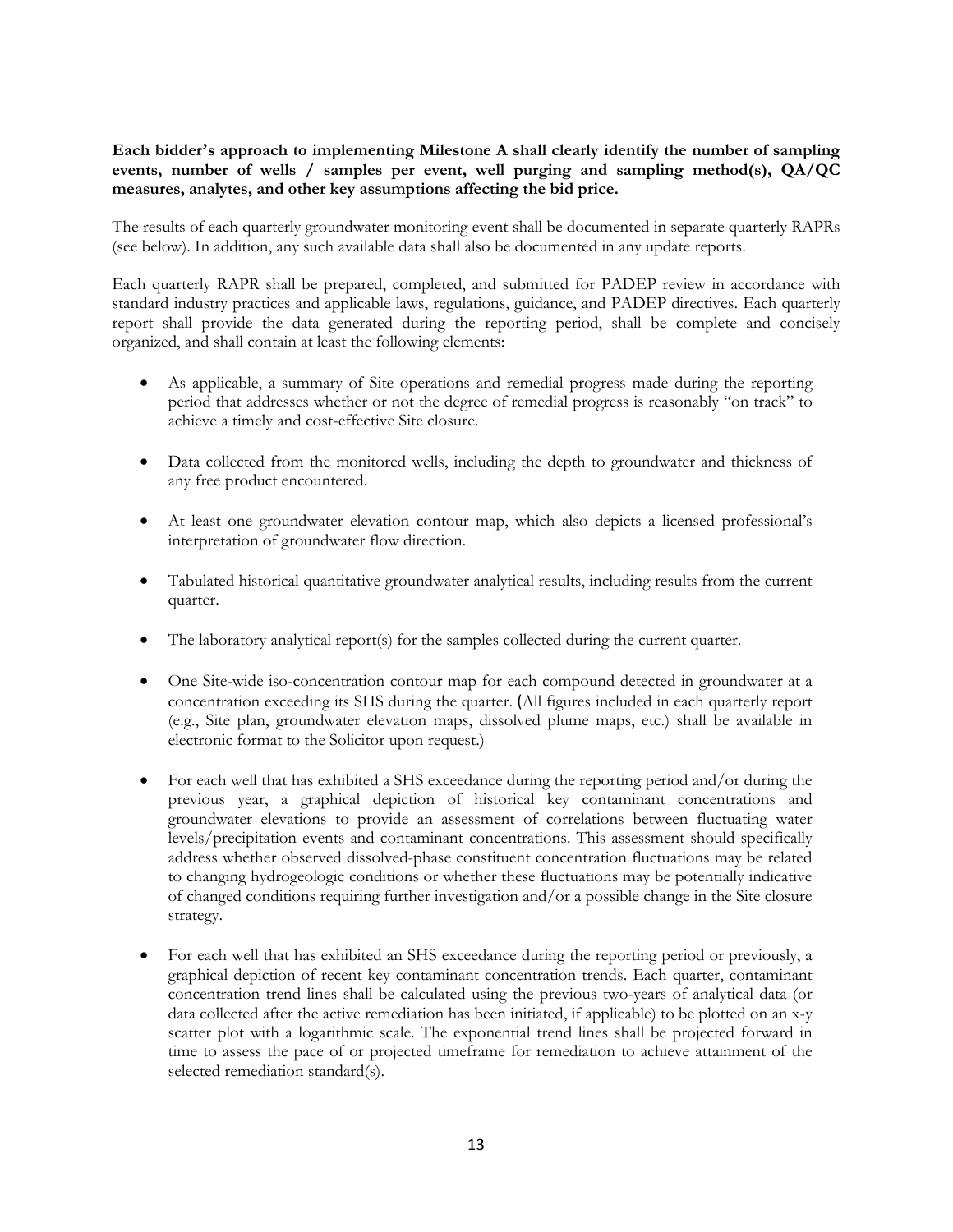- As applicable, a discussion of the data to offer an updated assessment whether these data are consistent with a stable, shrinking, or expanding plume and, therefore, whether or not the plume appears to be responding to the remedial action in a manner suggestive of a timely and costeffective Site closure.
- Treatment and disposal documentation for waste generated during the reporting period.

PAUSTIF will only reimburse for only necessary quarterly groundwater sampling / reporting events actually completed under this milestone.

Each quarterly RAPR shall be signed and sealed by a Professional Geologist registered in the Commonwealth of Pennsylvania.

## **Milestone B – PADEP File Review and Meeting**

Under this milestone, bidders shall provide a firm fixed-price for conducting a detailed review of projectrelated files (reports, correspondence, etc.) maintained by PADEP in their SWRO (Pittsburgh, Pennsylvania office) that relate to the Quik Serv Site. This review is intended to assist the selected consultant in gaining a full understanding of the site history, documented environmental conditions, remedial activities conducted to date, the regulatory and permitting issues associated with the Site.

The fixed-price for reviewing files shall also include a project-specific meeting to discuss issues related to the Quik Serv Site and, most importantly, to learn PADEP's perspective regarding the Site. This meeting, which shall take place in-person with the current PADEP case manager, may be held either on-Site or at PADEP's Southwest Regional Office in Pittsburgh, Pennsylvania. The meeting is intended to keep PADEP involved this new Site-related project from its inception, which should help expedite the resolution of any historic or new regulatory issues. Key meeting discussion points, all action items, and any comments provided by the PADEP case manager during this meeting shall be discussed with the Solicitor and PAUSTIF and documented in an associated letter.

Both the review of PADEP files and the in-person meeting with the PADEP case manager shall take place within 30 days of execution of the fixed-price Remediation Agreement associated with this RFB.

### **Milestone C – Supplemental Site Characterization Activities and Reporting**

This milestone provides bidders the opportunity to identify which additional site characterization work will be completed in advance of finalizing the remedial approach design and moving ahead with its implementation. Conducting supplemental investigative activities under this milestone is mandatory. PAUSTIF will be reimbursing up to \$10,000 for supplemental site characterization and reporting costs under this milestone. Bidders are to describe what supplemental site characterization will be completed, the rationale for the work and how the derived data will be used. For purposes of bidding, and to ensure consistent cost scoring of bids, each bidder will enter exactly \$10,000 as the bid price for Milestone C in the Standard Bid Cost Spreadsheet. PAUSTIF will only reimburse up to \$10,000 of reasonable and necessary costs for those tasks actually performed. The selected bidder must provide time and material documentation in addition to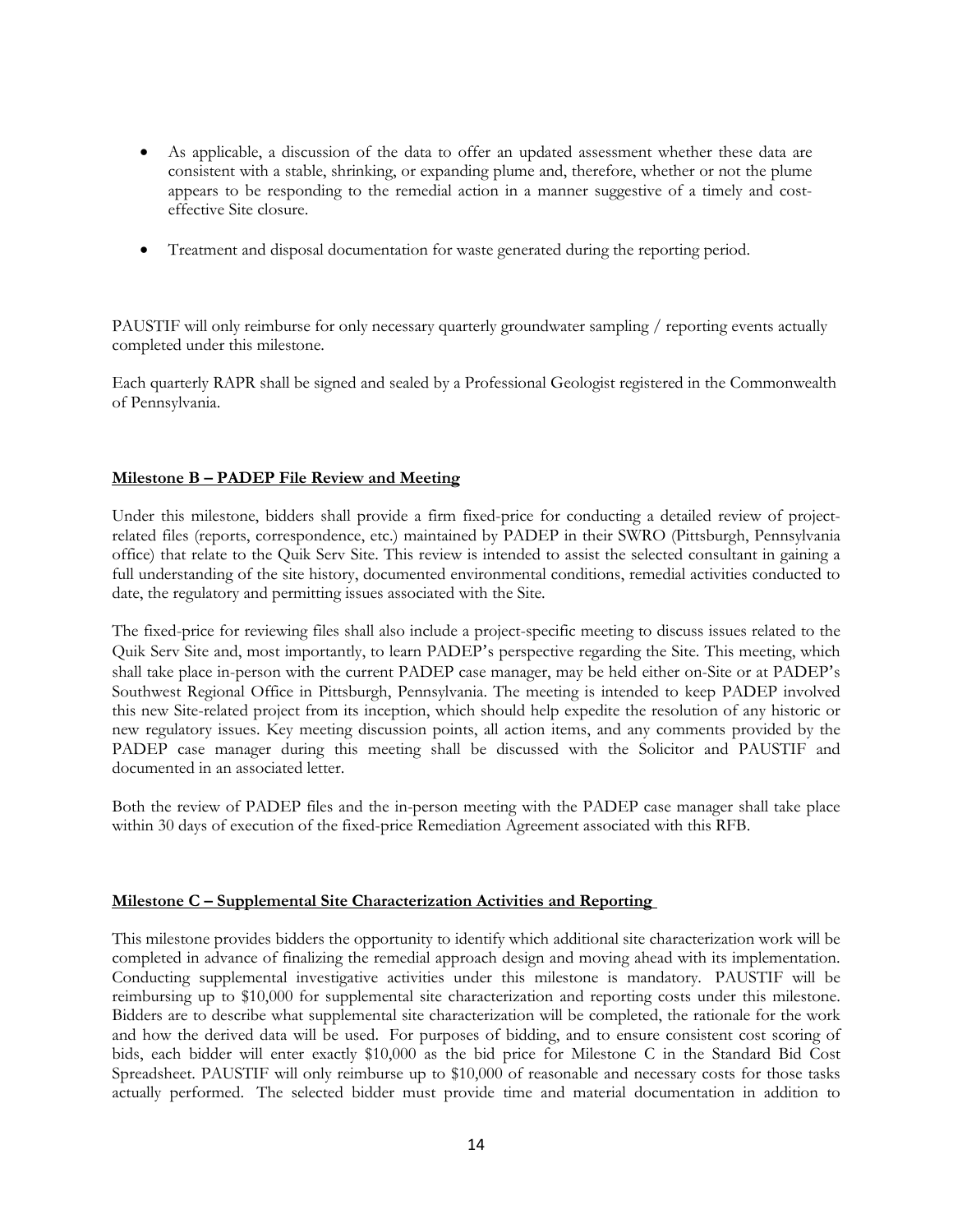supporting documentation required (in Exhibit C of the executed Remediation Agreement) to support the requested reimbursement and completion of this milestone.

Bidders may use this opportunity to: 1) confirm any elements of the site characterization completed by a previous consultant; 2) address any perceived data gaps in the existing site characterization work; 3) assist in the evaluation and determination of remedial technologies and system design; 4) assist with refining the cleanup timeframe estimate and/or other reasons related to validating the bidder's remedial approach and design.

## **Milestone D – Discretionary Pilot Testing**

Under this milestone, bidders shall provide a firm fixed-price for discretionary pilot testing activities at the Site. Should a bidder elect not to conduct any activities under Milestone D, a fixed-price of \$0.00 shall be entered into the appropriate location of the Standardized Bid Form (Attachment 2). Bidders that elect not to propose discretionary pilot testing to facilitate the efficient closure of the Site under Act 2 must provide the technical rationale (basis) for this decision within their bid, along with supporting examples (as appropriate). In addition, bidders that do not believe that discretionary pilot testing is necessary to efficiently close the Site under Act 2 must explicitly state within their bid that they accept the inherent risk in relying almost entirely or exclusively on data collected by others.

Work that may be conducted under this milestone is discretionary and the scope thereof will vary by bid according to each bidder's vision for remediation of the Site (Site Conceptual Model). Milestone D shall be used by bidders to collect the data they feel is necessary to assess or finalize the design of the remedial system (or approach they plan to use at the Quik Serv Site to achieve SHS for soil or groundwater). The work proposed and conducted under this milestone (if any), as well as the fixed- or unit-price(s) associated therewith, shall be formulated independently by each bidder at their sole discretion. Milestone work breakdowns (if any) and their associated pricing entered into the Standardized Bid Form (Attachment 2) will vary by bid.

Should a bidder believe that it is reasonable, appropriate, and necessary to conduct feasibility studies or pilot test to assess or finalize the design of the remedial system or approach that they plan to use at the Quik Serv Site to achieve SHS for soil or groundwater, such additional activities and their associated bid pricing shall be included under Milestone D. Potential considerations regarding the need for Milestone D activities include: determination of Site-specific remedial design data, confirmation that the proposed technology is technically feasible, confirmation that the proposed technology is cost-effective, and confirmation that the proposed technology will provide a timely closure of the Site under Pennsylvania Act 2.

Although not an endorsement to implement (or not to implement) any such work, potential activities for bidders to consider may include, but not be limited to, the following:

- In-situ pneumatic or hydraulic permeability studies (radius of influence tests).
- Feasibility studies and/or pilot testing activities to assess the effectiveness of a specific remedial technology or approach.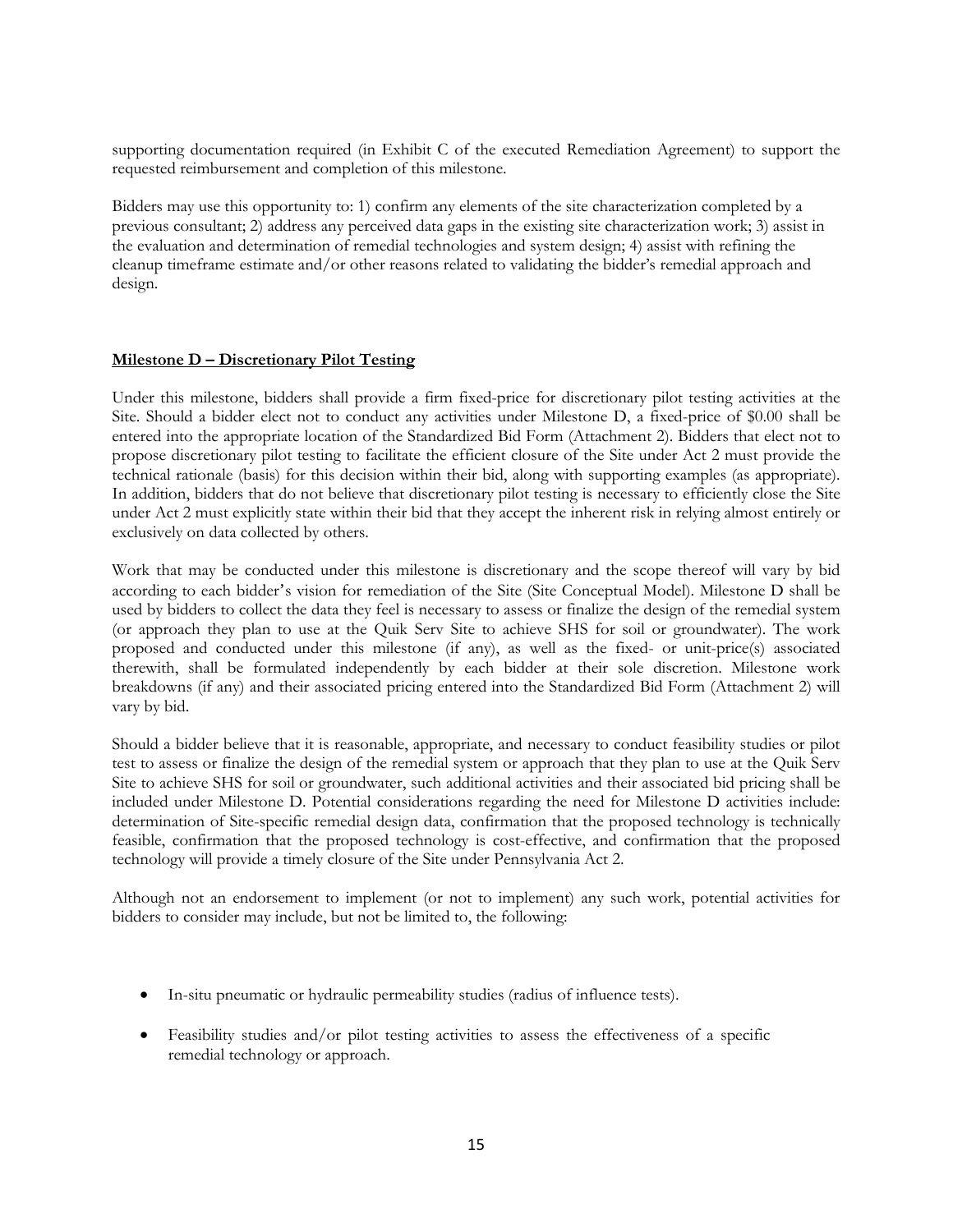• Remedial design calculations, technology information, equipment specifications, and materials specifications as appropriate to support implementation of and PADEP approval of the remedial technology proposed within your bid.

Any and all Milestone D activities that are proposed with your firm's bid shall be accompanied by the following:

- The purpose and need for each Milestone D activity and an appropriate breakdown (Milestone D1, D2, etc.).
- A detailed scope description of each activity, including the use of and incorporation of pre- existing Site data.
- The timing and schedule of each activity relative to the overall project schedule.
- A description of the anticipated results of each activity and how such results may impact your proposed conceptual remedial action plan.
- For activities involving the evaluation of a remedial technology, such as a feasibility study or pilot test, bids shall describe in detail the likelihood that of the resulting data will dictate a change in the conceptual remedial action plan proposed in your bid.
- Firm fixed-pricing and any appropriate unit pricing for each Milestone D activity (Milestone D1, D2, etc.) within each bidder's completed Standardized Bid Form (Attachment 2).

Additional, discretionary feasibility / pilot testing activities (if any) conducted under Milestone D shall be documented in the Site RAP (Milestone E), which shall be submitted to both the Solicitor and PAUSTIF for review prior to its submission to PADEP. Each bidder's project schedule shall provide two weeks advance notice for Solicitor and PAUSTIF review of the draft document. The final RAP shall address comments received from the Solicitor and PAUSTIF on the draft report before it is submitted to PADEP. The RAP shall be consistent (with regard to approach and level of effort) with the conceptual remedial action plan provided in the selected consultant's bid.

Bidders shall specify within their bids the critical criteria (if any) that will be used to evaluate data obtained through Milestone D activities. These critical criteria shall be used by the successful bidder to assess whether or not their proposed conceptual remedial action plan is feasible. As such, and as applicable, bids shall list an upper and lower limit for each critical criterion that will define the range of acceptable results (i.e., feasibility study or pilot testing results). These criteria must be tightly controlled measurements or calculations that could be independently measured or verified by others during testing. Based on these criteria, Exhibit A of the Fixed-Price Agreement (Attachment 1) will contain a provision for cancellation of the agreement if the results (i.e., the data obtained during the implementation of Milestone D) do not meet certain bidder-defined criteria bounds (ranges). Each bidder, therefore, shall explicitly specify any and all critical criteria and their associated acceptable ranges for key design elements on which their proposed remedy depends (i.e., the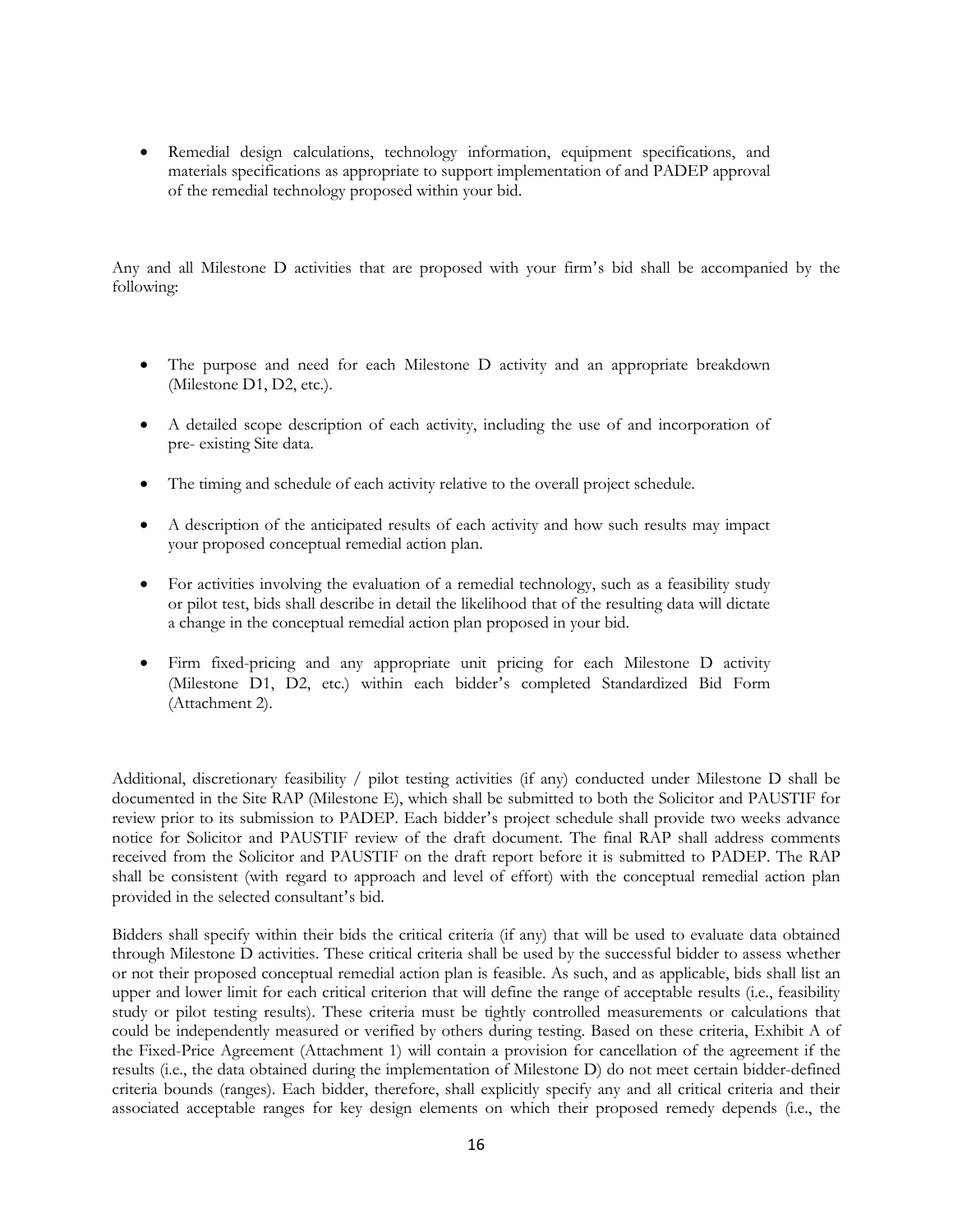critical criteria and quantified ranges of values that will make the proposed conceptual remedial action plan technically feasible, cost-effective, and timely).

**For example**, and only if a bidder proposes to conduct activities under Milestone D, bids shall include language along the lines of:

*"For our proposed conceptual remedial action plan to be successful and the for technology(ies) used thereby to operate as planned and meet our proposed cleanup schedule, our proposed recovery well pumping test must demonstrate the following:*

- *1. The long-term, sustainable groundwater recovery rate must be assessed to be greater than 2 gpm per recovery well,*
- *2. Recovery well capture zones at the minimum sustainable groundwater recovery rate will require no more three recovery wells to hydraulically manage the site contaminant plume,*
- *3. The dissolved iron concentration within groundwater collected during the pumping test will not exceed 5 milligrams per liter (mg/L)."*

**End of Example bid language.** Actual bid language, if any, and their associated critical criteria will vary by bidder.

The critical criteria identified in each bid and their associated acceptable range of testing results will be evaluated by the bid evaluation committee as part of the technical review. Unrealistic criteria or criteria that are unreasonably narrow will reduce the favorability of the bid as viewed by the bid review committee.

The selected bidder will prepare a Pilot Test Report and submit it to the Solicitor with a copy to PAUSTIF (or their representative). The Pilot Test Report shall show that the pilot test was conducted according to their bid and shall constitute documentation for payments on Milestone D activities regardless of the result. If the results of the pilot testing show that the proposed remedial action is feasible based on the specified criteria and ranges, the selected consultant shall move forward on the project. However, if the results of the pilot testing show that the testing is outside of the pre-determined critical criteria range needed for timely achievement of remedial goals, either party to the associated fixed-price Remediation Agreement may cancel (see paragraph 11.b.vii of the example fixed-price remediation Agreement provided as Attachment 1).

This stage of the project is referred to as the "Pilot Test Off-Ramp" and is intended to protect the selected consultant and the Solicitor from being obligated to move forward with a remedial action that is not optimal or is expected to fail. While the selected bidder will be under no obligation to cancel the eventual fixed-price Remediation Agreement if the pilot test results are outside the criteria or range specified in the RFB Solicitation response, the following conditions will apply:

- With advance Solicitor and PAUSTIF approval, the Consultant may elect to modify the remediation plan and continue with the project at no additional cost; that is, for the same total fixed price found in the RFB Solicitation response, based on the remaining fixed description and price for the remaining tasks.
- If the Solicitor or PAUSTIF choose not to approve the Consultant's plan, the Remediation Agreement for the project will terminate, or if the Consultant elects not to proceed and withdraws, the Remediation Agreement for the project will terminate.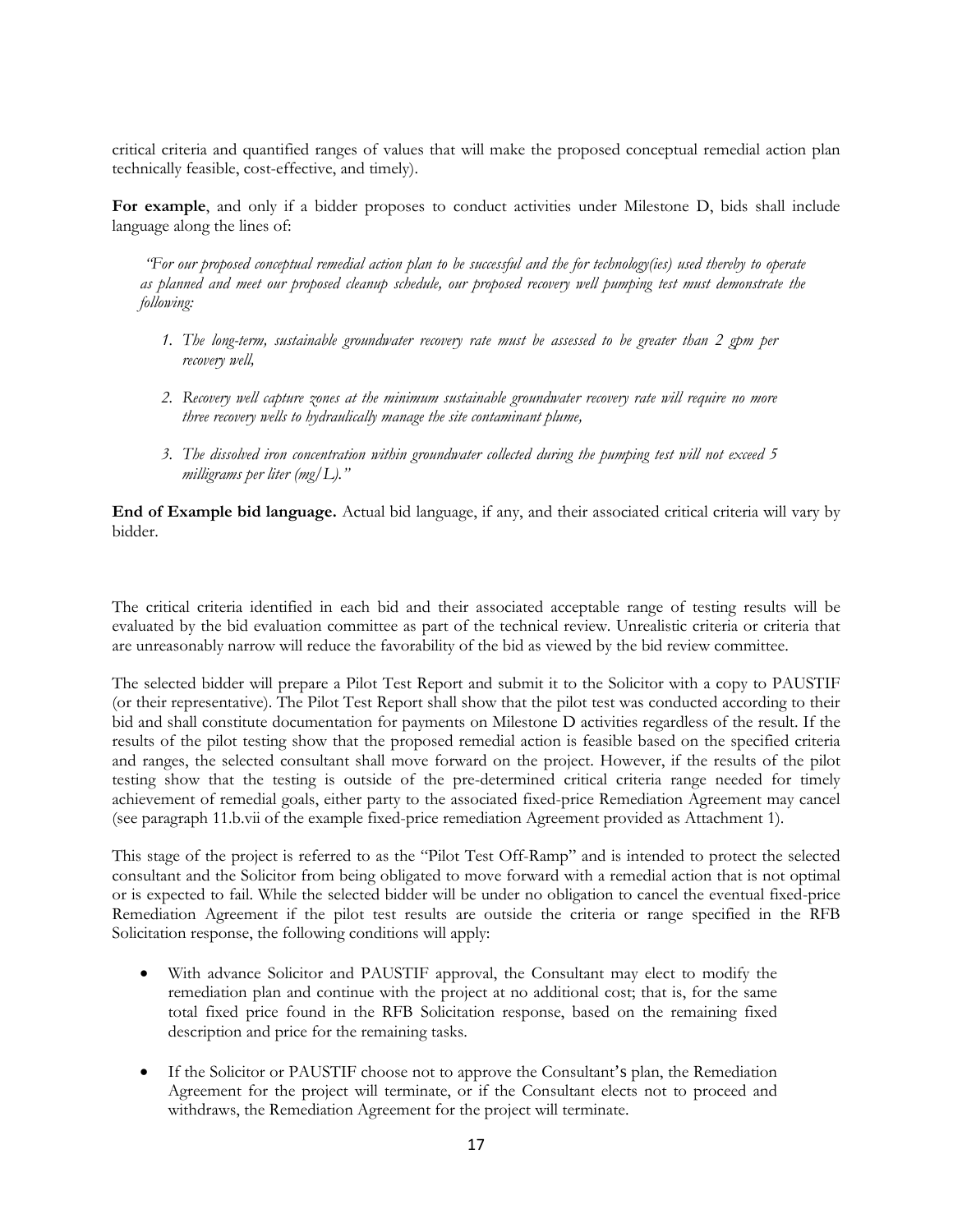The pricing for Milestone D (i.e., Milestones D1, D2, etc., as applicable) on the Standardized Bid Form (Attachment 2) shall incorporate all costs associated with the documentation of the associated pilot tests, regardless of whether the documentation of the associated pilot tests ultimately is to be presented as a standalone document or contained within the RAP.

Milestone D activities (if any) shall be conducted as soon as possible following the completion of Milestones B and C.

### **Milestone E – Preparation, Submission, and PADEP Approval of the RAP**

Under this milestone, bidders shall provide a firm fixed-price for the preparation, submission to PADEP, and approval by PADEP of a Remedial Action Plan (RAP). Milestone E shall be conducted immediately upon completion of Milestones B, C, and D. Under Milestone E, the selected consultant shall prepare a RAP that is consistent with the conceptual remedial action plan proposed in their bid and consistent with any new data obtained via work conducted under Milestones A through D.

The RAP shall contain all information required under 25 PA Code 245.311 and other applicable statutes, regulations, and guidance including being signed and sealed by a Professional Geologist and a Professional Engineer registered in the Commonwealth of Pennsylvania. The RAP shall be of sufficient quality and content to reasonably expect PADEP approval.

In addition, the RAP shall be consistent with the updates to 25 Pa. Code Chapter 250 that became effective January 8, 2010. The updates include changes to some of the regulated substances listed in the Statewide Health Cleanup Standard tables and a requirement to evaluate impacts due to vapor intrusion in accordance with the Department's guidance document titled "Vapor Intrusion into Buildings from Groundwater and Soil under the Act 2 Statewide Health Standard." The updates also changed certain SHS for some petroleum short list constituents.

The RAP shall detail the methodology and incorporate results of any new groundwater monitoring results (Milestone A), any new Site characterization data (Milestone C), and any new pilot test results (Milestone D) conducted to asses Site-specific conditions. As applicable, this may in part be accomplished by incorporating the Pilot Test Report (if appropriate) prepared for Milestone D into the RAP (Milestone E).

The RAP shall present a clear discussion to PADEP as to what activities and testing has been completed, their associated results, and a structured argument as to why the selected remedial strategy is reasonable, appropriate, and necessary for the Quik Serv Site. Tables, site plans, remedial system drawings, calculations, photographs, equipment requirements, and material specifications, and relevant attachments shall be incorporated into the RAP as necessary to support narrative discussions.

Bids, as well as the RAP, shall identify and present the selection basis for the Site monitoring wells to be used as points of compliance wells (POC wells) during Milestone G.

Bids, as well as the RAP, shall provide the conceptual design that clearly identifies how the selected technology(ies) will achieve Site closure under Act 2 via SHS (e.g., areas/zones of remedial focus and the expected timeframe required to achieve SHS). Bids, as well as the RAP, shall clearly describe the proposed remedial system, including (as appropriate): the number, depth, construction of treatment points, expected rates/pressures for addition or removal of gases, liquids or solids, major equipment items including motor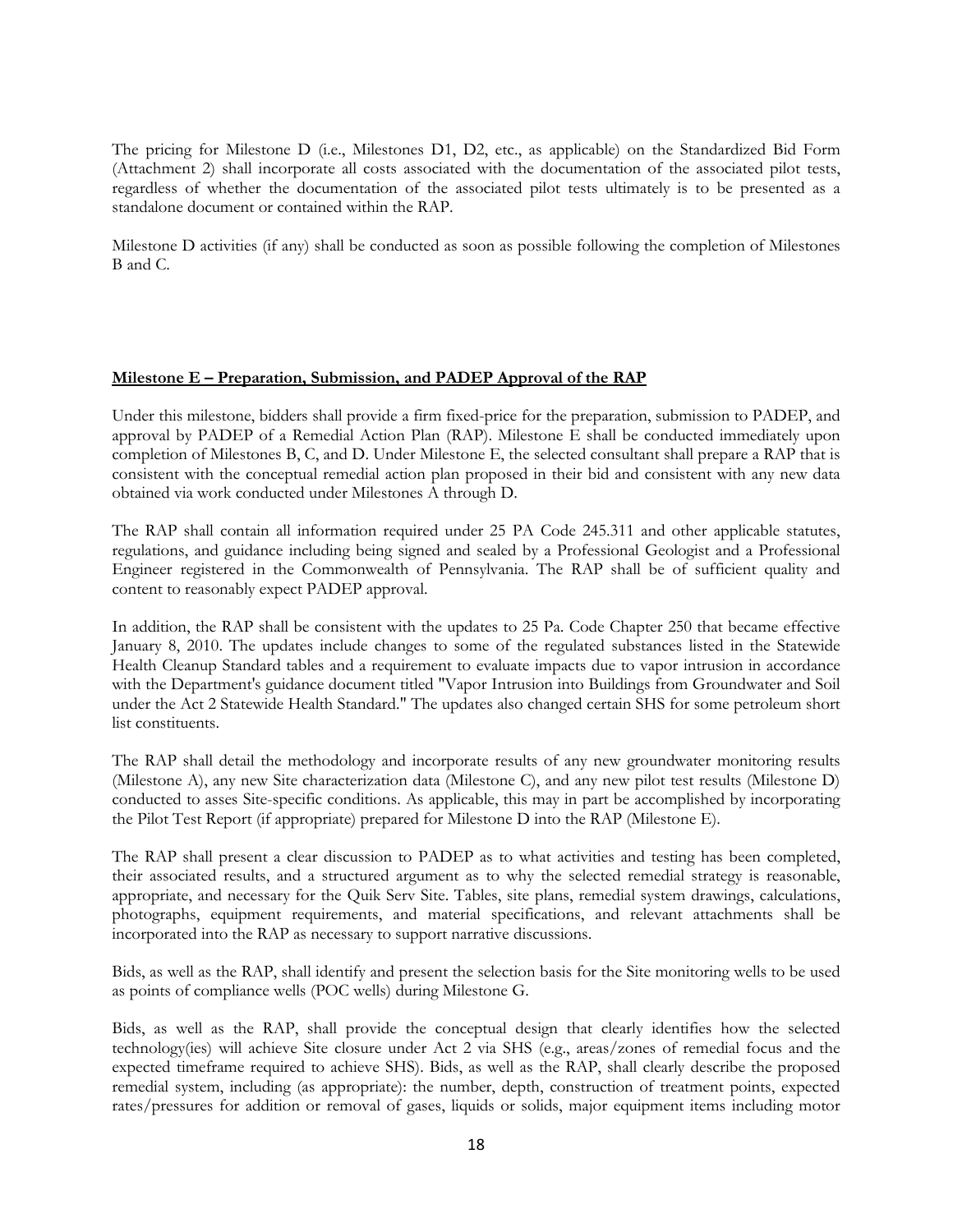horsepower expectations for each planned major unit, size/specifications of any liquid or off-gas control units, etc. The conceptual design within the bid and the RAP shall also identify all applicable construction permits and operational permits.

The RAP shall be submitted to both the Solicitor and PAUSTIF for review and comment. Each bidder"s project schedule shall provide two weeks advance notice for Solicitor and PAUSTIF review of the draft document. The final RAP shall address the comments received from the Solicitor and PAUSTIF before it is submitted to PADEP for review. The quoted cost to complete this milestone shall also include addressing any comments received from PADEP on the final RAP.

## **Milestone F – RAP Implementation -** (F inal D esign, **Up, Operation and Maintenance)**

Using their bid-specified conceptual remedial action plan (as ultimately specified in the RAP, Milestone E, under this milestone bidders shall provide a firm fixed-prices for the final design, final remedial system equipment selection and procurement, final remedial system material selection and procurement, remedial system permitting, remedial system installation, remedial system start-up, remedial system operation and maintenance (including groundwater monitoring and reporting) of their conceptual remedial action plan (as ultimately specified in the RAP, Milestone F). Bids shall indicate that the Solicitor and PAUSTIF shall have the opportunity to inspect and confirm that the new remedial system has been installed and is being operated and maintained as described in the associated fixed-price Remediation Agreement.

Each bidder shall submit with their bid a conceptual remedial action plan for the Quik Serv Site. This conceptual remedial action plan shall provide all the narrative and graphic information necessary for both the Technical Contact and PAUSTIF to fully understand the bidder"s intentions.

Bids for Milestone F are to provide an all-inclusive, "turnkey," design-build scope of work and the associated pricing to implement the proposed RAP following its approval by PADEP. To assist the bid evaluation process, all bids shall incorporate and conform to the following general breakdown of Milestone F activities (both in bid of Milestone F and on the Standardized Bid Form (Attachment 2)):

Milestone F1 – Final Design, Equipment Selection/Procurement, and Material Selection/Procurement, and Preparation of Associated Work Plans (Health and Safety, Construction Quality Assurance Plan, Remedial System Start-Up and Testing Plan, etc.).

Milestone F2 – Remedial System Permit Procurement, Remedial System Installation, Remedial System Start-Up and Testing.

Milestone F3 –Monthly Remedial System Operation and Maintenance (Reporting via Quarterly RAPRs).

Milestone F4 – Quarterly Groundwater Monitoring During Remedial System Operation (This is an uninterrupted continuation of the requirements specified in Milestone A (Quarterly Groundwater Monitoring and Reporting) that begins with the approval of the RAP by PADEP and ends with the commencement of Milestone G (Groundwater Attainment Demonstration))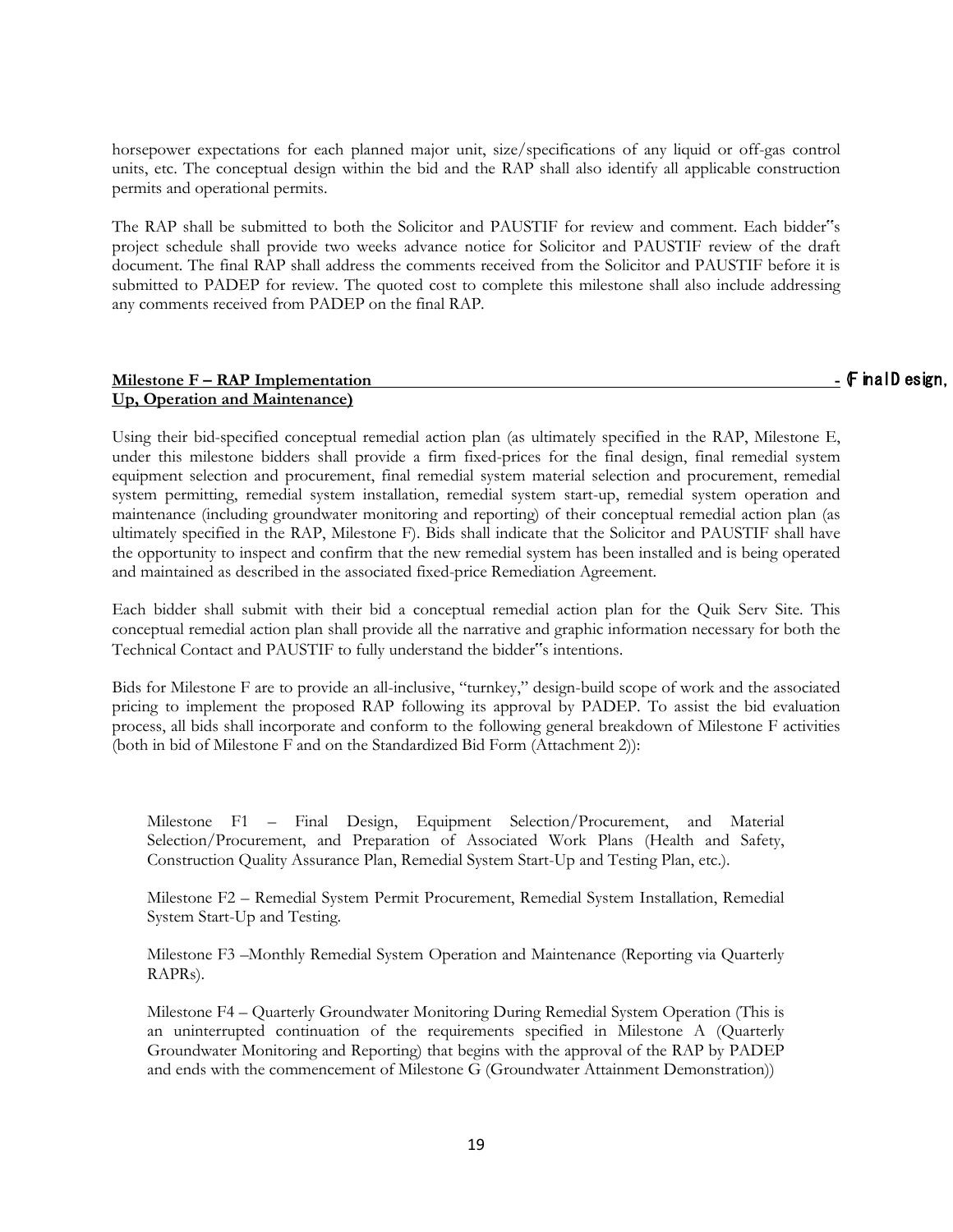Milestone F1 shall be presented within bids and on the associated Standardized Bid Form with a single firm fixed-price.

Milestone F2 shall be presented within bids and on the associated Standardized Bid Form with a single firm fixed-price.

Milestone F3 shall be presented within bids and on the Standardized Bid Form as a monthly unit price.

Milestone F4 shall be presented within bids and on the Standardized Bid Form as a quarterly unit price.

Bids shall provide the Solicitor and PAUSTIF with an estimated length of time (i.e., number of months) that the remedial system will need to be operated in order to achieve the project goal and allow the initiation of Milestone G (Groundwater Attainment Demonstration). **For consistency of bid evaluation and pricing only, each bidder shall enter costs for 24 months of remedial system O&M (Milestone F3) and 8 quarterly groundwater monitoring events during remedial system O&M (Milestone F4) on the Standardized Bid Form (Attachment 2).**

Bids shall describe the specific remedial system monitoring, permit compliance tests/reporting, operation protocols, and maintenance procedures that will be used to monitor and evaluate its performance. Bids shall also describe how their proposed remediation system may be adjusted to address changing Site conditions as the on-Site remedial effort proceeds.

### **Milestone G – Groundwater Attainment Demonstration**

Consistent with the bidder-proposed POC wells (see Milestone E), under this milestone, bidders shall provide a firm fixed-price for completing eight consecutive quarters of groundwater monitoring, sampling, and reporting events to demonstrate achievement of SHS for groundwater relative to the Quik Serv Site. Each groundwater monitoring and sampling event shall only include the monitoring wells designated in the approved RAP as POC wells. **(For consistency of bid evaluation and pricing only, all bids shall assume that PADEP will require 10 POC wells at the Quik Serv Site.)**

Groundwater attainment demonstration monitoring and reporting shall be initiated following successful remediation of the Site to SHS and shall continue as required for a total of eight consecutive quarterly events (24 months). Bidders shall include language in their bid that if groundwater data in the designated POC wells meet the conditions for Site closure for four consecutive quarterly events, a petition to approve a reduction in the total number of groundwater attainment sampling events shall be filed with PADEP. All work under Milestone G shall be conducted in accordance with 25 PA Code  $\S250.702$ ,  $\S250.704$ , and  $\S250.707$ .

Aside from the change in list (and, therefore the number) of wells to be sampled and analyzed (i.e., only Site POC wells shall be monitored during the implementation of Milestone G), all protocols for groundwater sample collection, management, analysis, and reporting (i.e., quarterly RAPRs) specified under Milestone A apply to groundwater attainment monitoring conducted under Milestone G. This includes, but is not limited to, groundwater depth gauging, SPH monitoring, monitoring well purging, low-flow sampling requirements, groundwater sample management, purge water management, QA/QC protocols, documentation and reporting protocols, etc.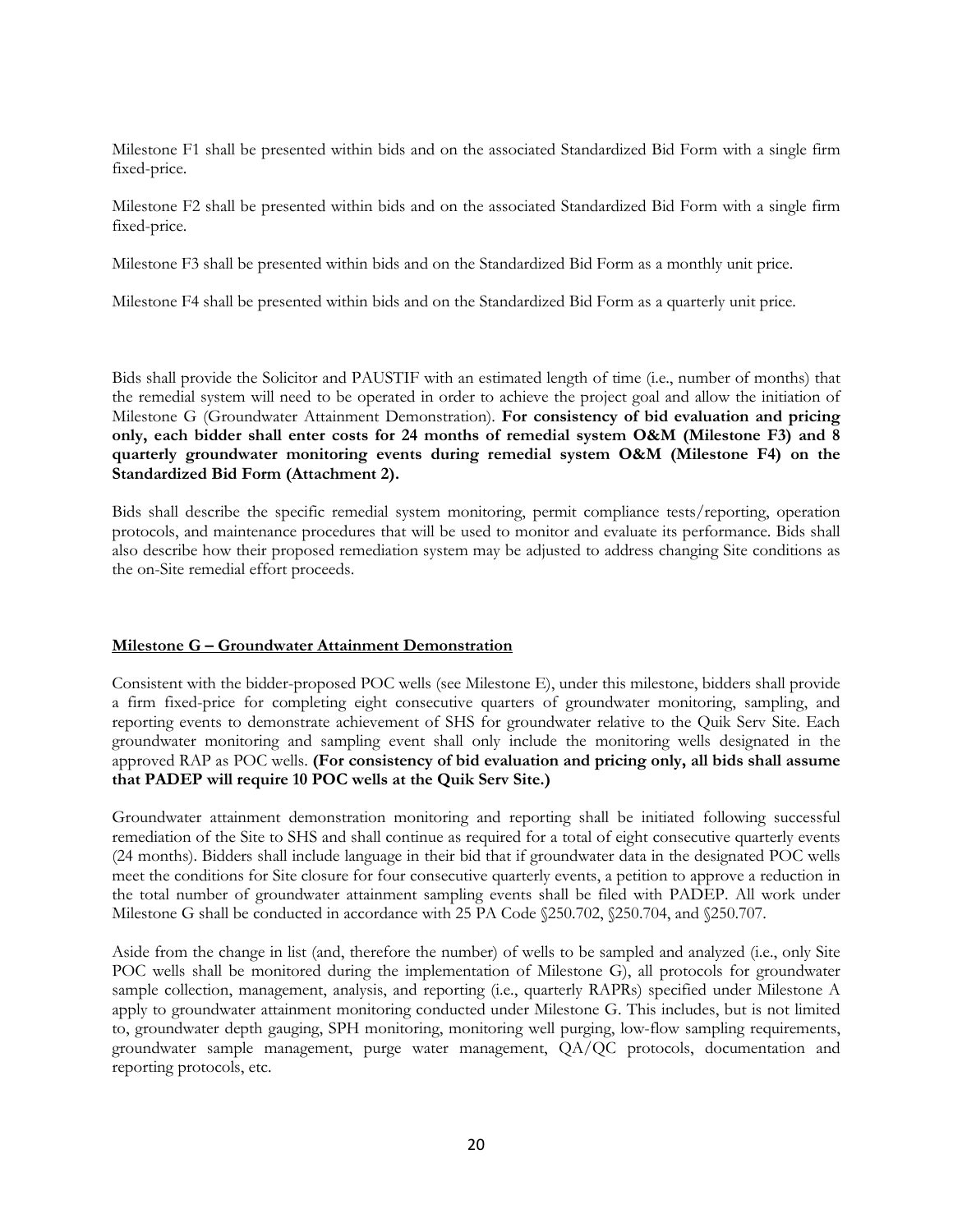As such, each quarterly groundwater attainment sampling event shall be documented in a quarterly RAPR submitted to PADEP within 30 days of receiving the analytical results for each event. At a minimum, each RAPR prepared during Milestone G shall contain the following:

The applicable RAPR requirements specified under Milestone A, a narrative description of the sampling procedures and results, tabulated data from current quarterly and all historical data, a discussion of the data and an updated assessment of progress toward successful demonstration of attainment via the 75%/10x ad hoc statistical rule.

Each RAPR shall be sealed by a Professional Geologist or a Professional Engineer registered in the Commonwealth of Pennsylvania.

## **Milestone H – Soil Attainment Demonstration**

Under this milestone, bidders shall develop and implement a soil sample collection and analysis program to demonstrate compliance with 25 PA Code 250.703 (General Attainment Requirements for Soil) at the Quik Serv Site. Soil attainment demonstration shall be conducted following the completion of Milestone F (RAP Implementation) and upon initiation of Milestone G (Groundwater Attainment Monitoring).

The location / depth of the soil samples shall be determined using PADEP's systematic random sampling procedures, assuming one soil sample per boring (or sampling point) shall be submitted for laboratory analysis. Soil samples shall be analyzed for the post-March 2008 PADEP short list of unleaded gasoline parameters. Appropriate quality assurance/quality control (QA/QC) samples shall also be obtained for laboratory analysis. The soil sampling results shall be analyzed using PADEP"s 75%/10x Ad Hoc Rule.

Bids shall clearly identify the number of soil attainment samples to be collected and analyzed under Milestone H.

Results of the soil attainment demonstration monitoring shall be incorporated into the RACR (Milestone I).

## **Milestone I – Preparation, Submission, and PADEP Approval of Remedial Action Completion Report**

Under this milestone, the bidder will prepare a fixed-price cost to prepare a draft and final RACR following the completion of both Milestones G and H. The RACR shall contain all information required under 25 PA Code 245.313 and other applicable statutes, regulations, and guidance including being signed and sealed by a Professional Geologist registered in the Commonwealth of Pennsylvania.

Each bidder's project schedule shall provide two weeks advance notice for Solicitor and PAUSTIF review of the draft document. The final RACR shall address comments received from the Solicitor and PAUSTIF on the draft report before it is submitted to PADEP. The RACR shall request relief from liability relative to soils and groundwater for the Quik Serv petroleum release by demonstrating compliance with the residential, usedaquifer SHS for soils and groundwater (total dissolved solids in groundwater less than or equal to 2,500 mg/l) without the use of any activity and use limitations, institutional controls, or engineering controls.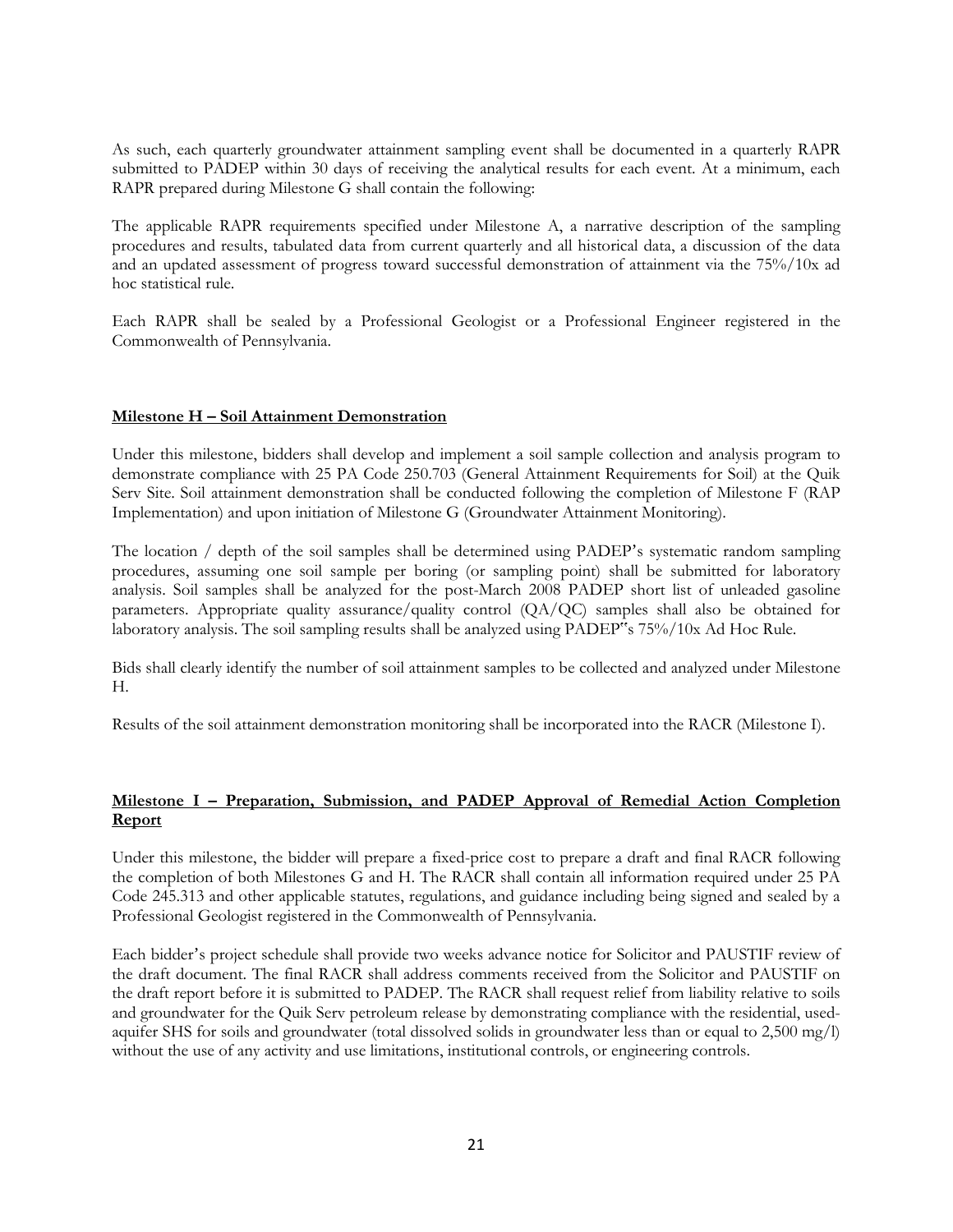#### **Milestone J – Site Restoration and Well Abandonment**

Under this milestone, bidders shall provide a firm fixed-price for: proper abandonment of all Site-related monitoring wells; proper abandonment of any Site-related recovery wells or injection wells; proper abandonment of any Site piezometers, vapor extraction wells, and vapor monitoring wells; removal and proper disposal of any remaining wastes, removal and proper disposal of any on-Site treatment building; removal and proper disposal of any remedial equipment and materials, as-needed grading of all ground surface areas that have been disturbed by site characterization or remedial action activities, and in-kind restoration (pavement or vegetation) of all ground surface areas that have been disturbed by site characterization or remedial action activities.

Work and bid pricing for this milestone shall include all associated documentation required by PADEP or the Solicitor. This includes, but is not limited to: daily photo-documentation of all site restoration and well abandonment activities, and submitting properly completed well abandonment forms to PADEP on behalf of the Solicitor. Copies of these photographs and well abandonment forms shall be provided to the Solicitor and PAUSTIF.

Work under Milestone J shall be completed within 60 days of final RACR approval by PADEP and shall be conducted in accordance with standard industry practices and applicable laws, regulations, guidance, and PADEP directives. Monitor well abandonment and Site restoration activities will be coordinated with the Solicitor. Prior to abandonment, all monitoring wells shall be checked for obstructions that may interfere with any abandonment grouting protocol. If obstructions are found, they shall be removed prior to monitoring well abandonment.

All groundwater monitoring wells, and any groundwater recovery wells, piezometers, vapor extraction wells, and vapor monitoring wells at the Site shall be properly abandoned in a manner consistent with PADEP"s 2001 Groundwater Monitoring Guidance Manual. Copies of the completed Groundwater Monitoring Abandonment Forms shall be forwarded to PADEP so that PADEP may close its files on this facility. Prior to abandonment, all wells and piezometers shall be checked for obstructions that may interfere with any abandonment grouting protocol. If obstructions are found, they shall be removed prior to well or piezometer abandonment.

The selected consultant shall determine whether the Solicitor wishes to maintain any components of any remedial system (e.g. treatment building) before removing it from the Site. All debris and waste materials generated during well abandonment and Site renovation activities shall be properly disposed of in accordance with all applicable laws, regulations, and PADEP guidance.

### **Additional Information**

In order to facilitate PAUSTIF's review and reimbursement of invoices submitted under this claim, the Solicitor requires that project costs be invoiced by the Milestone identified in the executed Remediation Agreement. The standard practice of tracking total cumulative costs by milestone will also be required to facilitate invoice review. Actual milestone payments will occur only after successful and documented completion of the work defined for each milestone. The selected consultant will perform only those